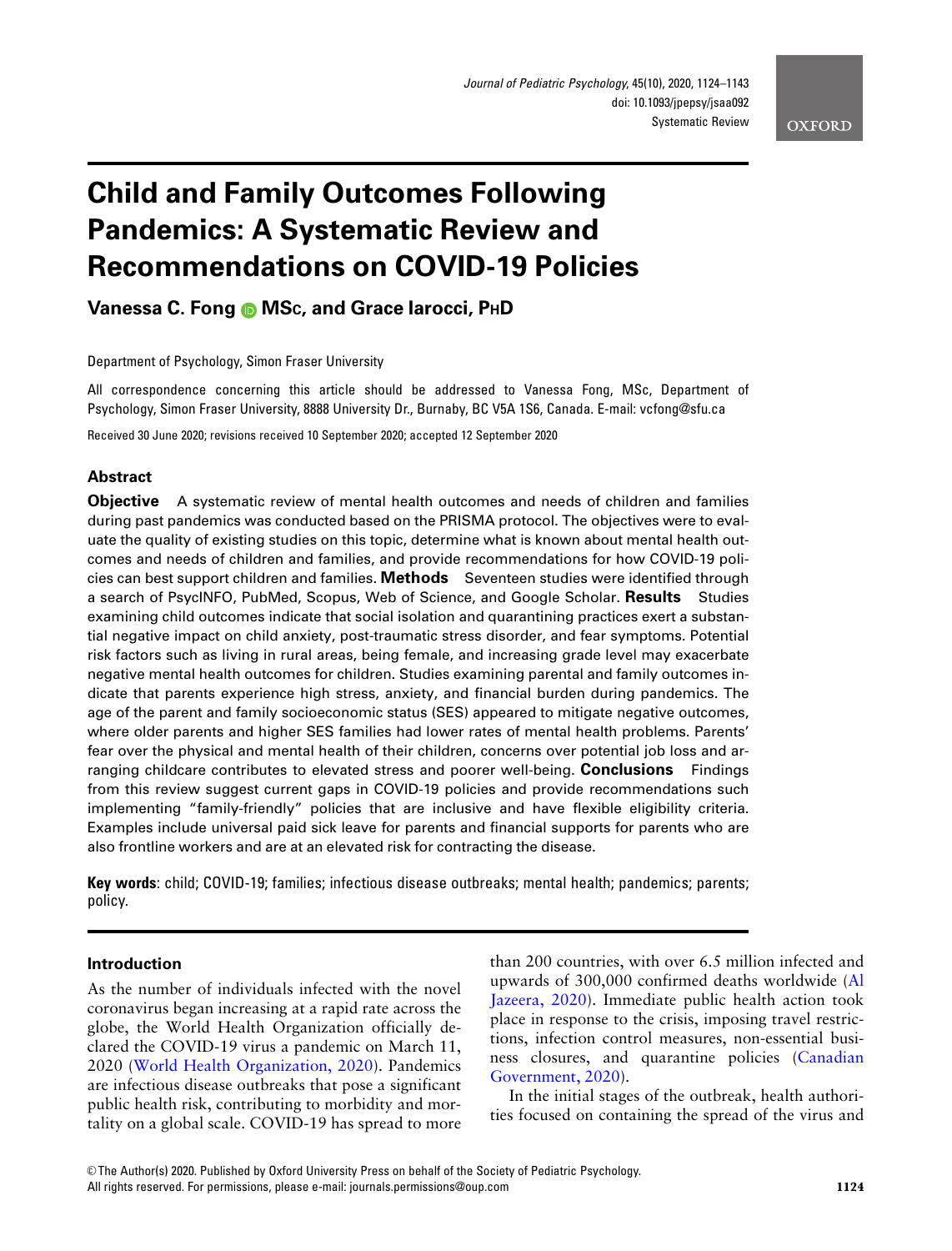researchers raced to find treatments and vaccines. Now, a few months following worldwide quarantine and social distancing measures, we are beginning to turn our attention to the psychological toll of this crisis. This is when governments must begin to consider balancing social isolation to reduce COVID-19 deaths and mental health needs to mitigate psychosocial ramifications such as child abuse, family violence, depression, substance misuse, and suicide.

As we prepare to face the challenges of the "psychosocial wave" of COVID-19, research on previous pandemics can help inform policymakers about the most prevalent mental health conditions to expect and specific measures that can be taken to mitigate negative outcomes for children and families. An example of a policy implemented in Canada during COVID-19 include the Canada Emergency Response Benefit (CERB) which was initiated to support workers laid off during COVID-19 ([Canadian Government,](#page-17-0) [2020\)](#page-17-0). In the United States, the CARES Act provided the Administration for Children and Families (ACF) with additional funding to aid in supporting families during the current pandemic ([U.S Department of](#page-18-0) [Health and Human Services, 2020](#page-18-0)). A review of the literature on previous pandemics may help identify gaps in current policies implemented during COVID-19 as they relate to children and families and contribute to informing policy-making decisions.

During emergency crisis situations, such as pandemics and other infectious disease outbreaks, parents<sup>1</sup> must meet high demands requiring their time, energy, and access to resources to ensure the safety of their children and families. In the midst of high uncertainty, panic, and fear, parents play a crucial role in providing a stable, secure environment for their children. Responsibilities include, but are not limited to, balancing work and childcare responsibilities, providing home education, and managing infection control within their household. Beyond meeting the basic needs of their families, caregivers must also provide emotional and psychological support for their children during these challenging times. Coping with social isolation and being cut off from previously relied upon supports in the school and community may be especially difficult.

There has been a breadth of research focused on mental health impacts of natural disasters for children and families. A systematic review of 72 studies by [Lai](#page-18-0) [et al. \(2014\)](#page-18-0) found depression rates following natural disasters to range from 2% to 69% compared to rates of 1–9% found in the general population. However, the evidence for the persistence of these symptoms over time is mixed. A systematic review of ten studies conducted by [Terasaka et al. \(2015\)](#page-18-0) found that post-

traumatic stress disorder (PTSD) symptoms decrease during the first two years after a natural disaster. On the other hand, more recent studies have found that PTSD symptoms remain stable after a 6-month ([Yeung et al., 2018\)](#page-18-0) and 30-month follow-up [\(Tang](#page-18-0) [et al., 2017](#page-18-0)). Researchers in this area note that more longitudinal studies are needed to make firm conclusions regarding the lasting impact of natural disasters on mental health. This body of research on the impacts of natural disasters on children and families suggests that mediators and moderators play a role and that it is not just the presence of disasters that elicit negative outcomes. Factors such as sociodemographic factors, exposure characteristics, the accumulation of negative events, personality traits, and the experience of death among close family and friends are likely to impact a child's functioning and adaptation.

Though there are a few similarities between natural disasters and infectious disease outbreaks, there are also important distinctions. In comparison to natural disasters, pandemics involve extensive disease containment measures necessitating quarantine and social isolation measures. Furthermore, during natural disasters, recovery efforts involve communities and foreign aid working together to support those affected. In contrast, the survival of individuals and communities during pandemics requires just the opposite, social distancing and isolation, in order to reduce disease transmission. Indeed, the majority of studies examining the psychological impact of quarantine have been assessed in health care workers ([Robertson et al.,](#page-18-0) [2004\)](#page-18-0). These studies have shown that it is a highly stressful and even traumatic experience for adults. One exception that examined the impact of quarantine on children found that children being isolated were four times more likely to show PTSD symptoms compared to families who were not isolated ([Sprang](#page-18-0) [& Silman, 2013](#page-18-0)). Thus, the impact of pandemics on the mental health outcomes of children and their families must be explored as a distinct phenomenon apart from natural disaster research. Because the repercussions of pandemics can be attenuated through timely interventions, there are strong ethical and public health reasons to understand the potential negative impacts and the most effective ways to intervene.

To examine the impact of pandemics on mental health outcomes of children between the ages of 0– 18 years and their parents, we reviewed quantitative, qualitative, and mixed methods studies. An evaluation of the quality of studies and risk of bias was also conducted. We conclude with evidence-based recommendations on how policymakers can improve their efforts to mitigate the negative psychological effects of COVID-19.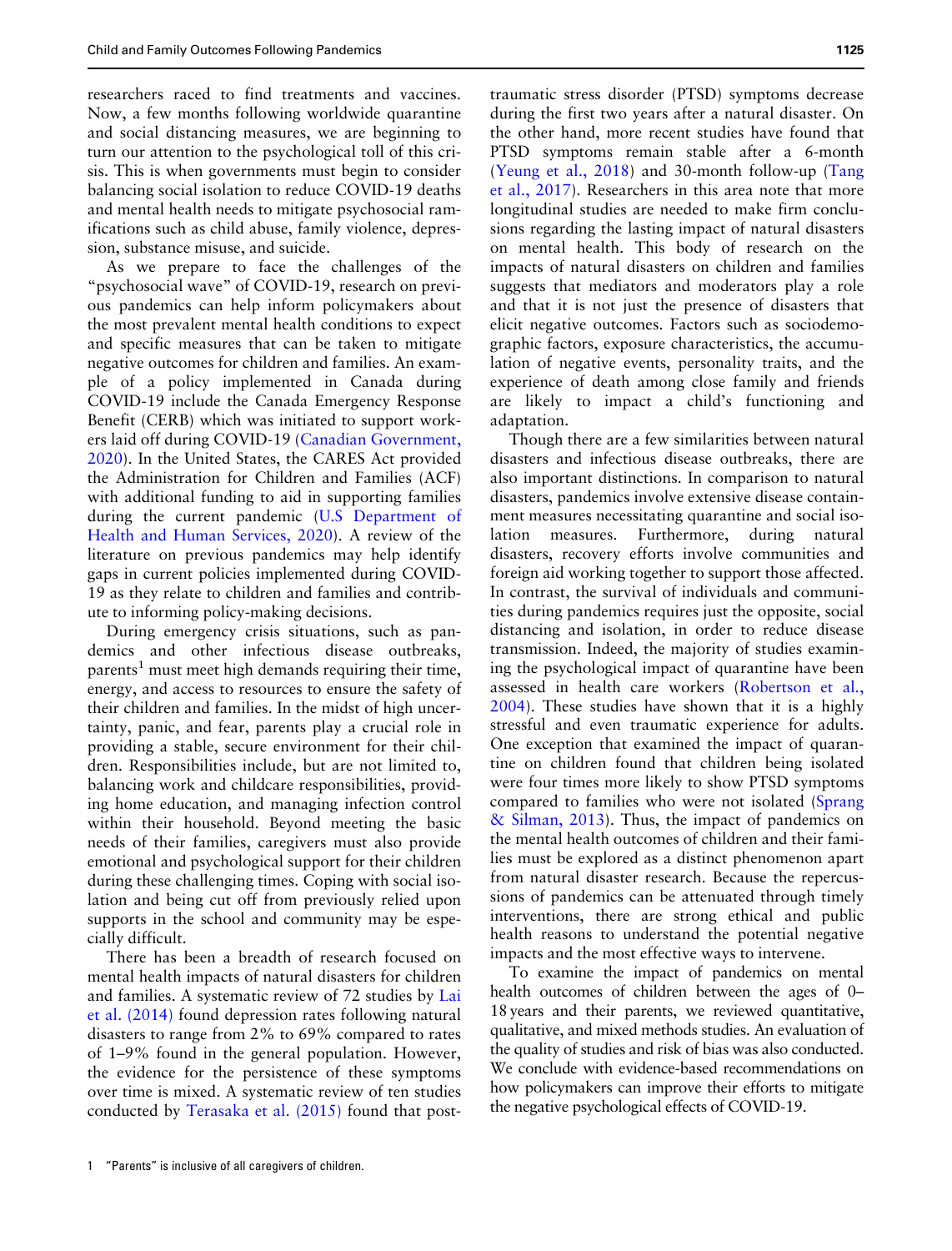#### Methods

# Design

A systematic review was conducted in accordance with the Preferred Reporting Items for Systematic Review and Meta-Analysis (PRISMA) guidelines ([Moher et al., 2009\)](#page-18-0). The review protocol was registered in advance on PROSPERO (Record ID 179437).

# Search Strategy

The current study included quantitative, qualitative, and mixed methods studies published in English originating from a wide range of countries. The search was restricted to include studies published in the last 20 years from 2000 to 2020 in order to examine the most relevant research in this area ([Dray et al., 2015\)](#page-17-0). The first author conducted the initial search using the following databases: PsycInfo [2000—Present], PubMed [2000—Present], Scopus [2000—Present], Web of Science [2000—Present], and Google Scholar [2000—Present] on April 7, 2020. A second search was done by the first author and a university librarian on April 15 without language restrictions. The search criteria and results were verified by V. Fong, A. Chan, and A.V. Depending on the database and databaseappropriate syntax, the following MeSH terms or keywords included: "child" OR "infant" OR "adol\*" OR "youth" OR "pediatric" OR "paediatric" combination with "parent" OR "caregiver" OR "mother" OR "father" OR "famil\*" OR "household" AND "infectious disease outbreak" OR "pandemic" OR "epidemic" OR "COVID-19" OR "H1N1" OR "swine flu" OR "H5N9" OR "coronavirus" OR "avian flu" OR "SARS" OR "severe acute respiratory syndrome" OR "coronavirus". Articles were screened by V. Fong, A. Chan, and A. Vega on the title and abstract.

## Inclusion/Exclusion Criteria

The review studied the impacts of pandemics on child and/or parent mental health and families' information needs. Studies were included if they described empirical research with a focus on child and/or parent mental health outcomes and their information needs during pandemics, specifically COVID-19, SARS, H1N1, and H5N1. All studies utilizing qualitative, quantitative, and mixed methods study designs were considered. Studies were included from all regions of the world. Research that investigated attitudes toward immunizations or did not report on child or parent outcomes were excluded. Furthermore, single-subject case studies, reviews, studies addressing other viruses, and mathematical modeling studies were excluded.

## Data Extraction

Data extraction was conducted on the 17 included studies by the first author (V. Fong) using a

standardized form on Microsoft Excel. Data were extracted from each study on: (a) the location of the study and pandemic (country where the study was conducted and the type of pandemic studied); (b) quality assessment scores and risk of bias (percentages were determined based on the MMAT and items failing to meet criteria were reported); (c) population and sampling technique (whether participants were children, parents or both, method for selecting participants); (d) age of the child and/or parent; (e) timing of the assessment (dates when data collection occurred); (f) control of comparison group; (g) research type/ study design (study methodology, data collection methods); (h) primary outcome measures (the name or type of scale used and the mental health outcome assessed); (i) main findings (predictors of mental health outcomes, mitigating factors identified); (j) recommendations suggestions by the authors for how to minimize negative impacts on children and/or parents. Duplicate extraction by an independent research assistant (A. Chan) was used to reduce the risk of bias and mistakes during data collection. Disagreements at this stage were resolved via consensus.

#### Data Synthesis

All studies were evaluated using a combination of techniques such as vote counting, presenting data in tables, and narrative synthesis. This approach was chosen due to the methodological variability across studies where meta-analysis was not feasible.

## Quality Assessment and Risk of Bias

The Mixed Methods Appraisal Tool, version 2018 (MMAT; [Hong et al., 2018\)](#page-17-0) was utilized to assess the quality of each study included in the review. This tool has been validated and is widely used in systematic reviews including both qualitative and quantitative studies. Two reviewers (V. Fong, A.V.) independently completed the quality assessment on each article meeting inclusion criteria. The MMAT was appropriate for the current study as it allows for the evaluation of study quality and risk of bias for all empirical literature (qualitative, quantitative, and mixed methods). There are 5 sets of criteria for each study methodology and each criterion are rated on a pass (1) or fail (0) basis. For example, the criteria for qualitative studies were as follows: (a) Is the qualitative approach appropriate to answer the research question? (b) Are the qualitative data collection methods adequate to address the research question? (c) Are the findings adequately derived from the data? (d) Is the interpretation of results sufficiently substantiated by data? (e) Is there coherence between qualitative data sources, collection, analysis and interpretation? For a full description of criteria for each study methodology refer to [Hong et al. \(2018\)](#page-17-0). The quality of a particular study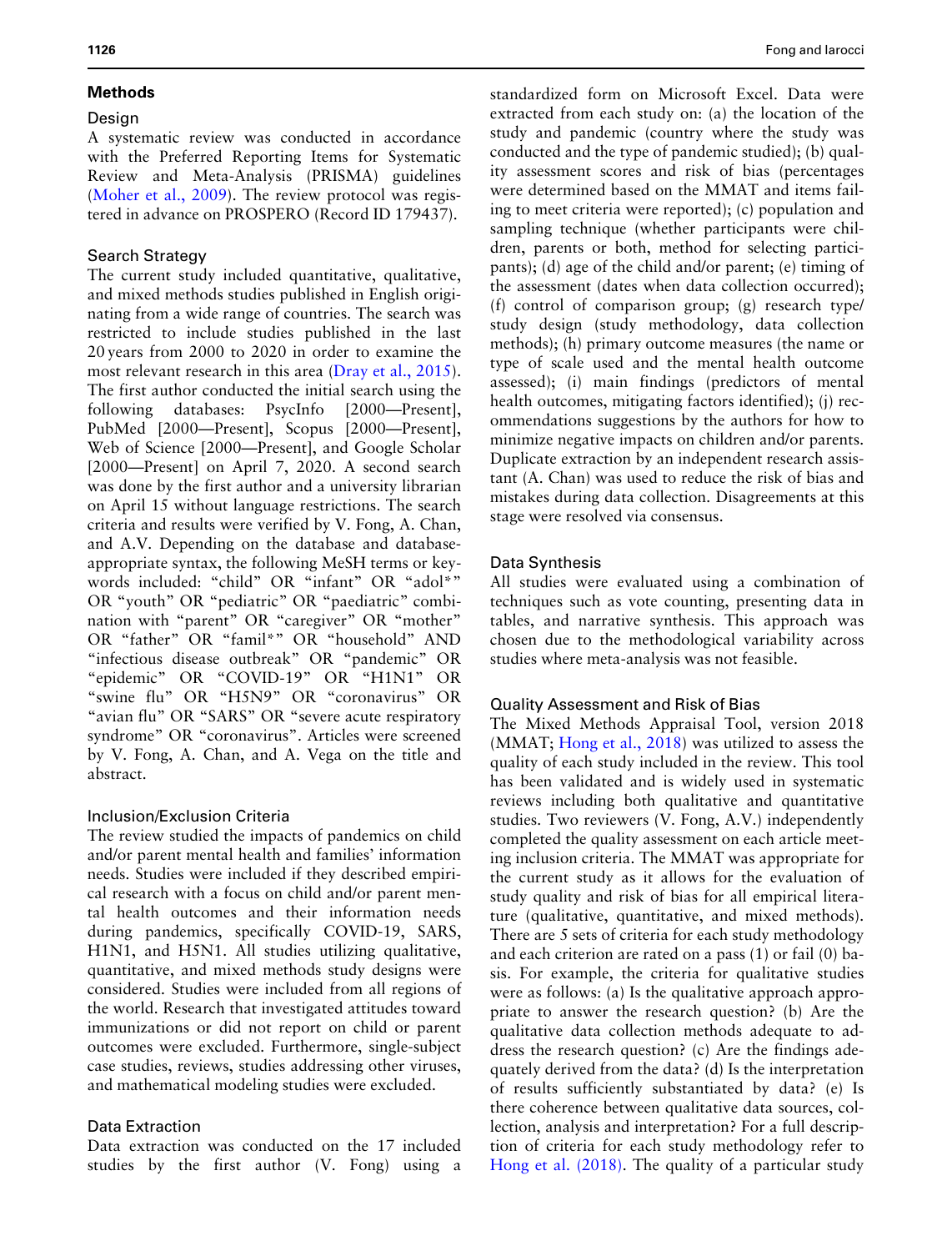was determined by calculating the percentage of criteria met (e.g., if a study met 4/5 of the MMAT criteria it would receive a total score of 80%). The authors of this tool do not provide cutoff scores that differentiate high- versus low-quality studies but recommend that reviewers conducting quality assessments define their own parameters. Given the relatively recent development of the MMAT and the lack of research on this tool specifically in mental health outcomes of children and families, any study receiving a score of 60% or more was considered satisfactory. Based on this cutoff, there were no studies excluded from the current review. Each study's quality score percentage and unmet criteria are reported in [Table I](#page-4-0) and discussed in the results.

#### Results

A total of 2,729 articles were identified after our database search of PsycInfo, PubMed, Scopus, and Web of Science. An additional 10 studies were identified from our search of the grey literature. Once duplicates were removed, there were 1,773 articles remaining which were then screened for inclusion criteria through title and abstract, and full article review stages. Each stage involved three independent raters assessing the articles for inclusion. Disagreements were resolved through discussion and consensus by all three raters. Of the 1,773 studies initially screened, there were 19 disagreements yielding a total interrater reliability of 98%. In total, 17 articles were deemed to have met the inclusion criteria. See [Figure 1](#page-12-0) for a flow diagram of the PRISMA process.

# Characteristics of Included Studies and **Participants**

Studies included in the review examined mental health outcomes and information needs during the COVID-19, SARS, and H1N1 pandemics. Study designs were qualitative  $(n = 4)$ , quantitative  $(n = 11)$ , and mixed methods  $(n = 2)$ . Quantitative research studies had greater samples  $(M = 1,721)$  compared to qualitative  $(M = 36)$  or mixed-method studies  $(M = 433)$ . The majority of studies (35.3%) were conducted in China. Three studies were conducted in Australia, two in the United States, and one each in India, Turkey, Japan, Argentina, the Netherlands, and Canada. A minority of studies  $(n = 4)$  included some type of comparison group. The timing of assessment was primarily during the outbreak  $(n = 12)$ ; however, two studies assessed participants after the pandemic, and two studies did not report the date of assessment but most likely occurred during the pandemic.

The samples ranged in size from 8 to 8,079 participants. The majority of studies analyzed data based on parent or caregiver reports  $(n = 10)$ . Child self-report

data was examined in five studies and two studies included mixed child and parent reports. Seven studies did not report the age of the parent. Most studies did not report on family income (64.7%) or education level (52.9%).

#### Study Quality

The average score across all three study designs was 70.6% with a range of 60–100%. Two studies passed all MMAT criteria receiving an overall methodological rigor score of 100%. The most consistent rating on the MMAT for studies included in the review was 60% where 10 studies received this score. The most frequent unmet criterion in the quality assessment for quantitative studies related to the risk of non-response bias and lack of validated measures. For qualitative studies, the most common unmet criterion related to a lack of detailed information about the methods and data analysis.

#### Child Mental Health Outcomes

[Table II](#page-13-0) summarizes identified mental health outcomes for children during pandemics and identified risk and protective factors for child mental health functioning. A total of eight studies examined children's anxiety, depressive, OCD, PTSD, and fear symptoms ([Effler et al., 2010](#page-17-0); [Oosterhoff et al., 2020;](#page-18-0) [Remmerswaal & Muris, 2011;](#page-18-0) [Saurabh](#page-18-0) & [Ranjan,](#page-18-0) [2020;](#page-18-0) [Se](#page-18-0)c[er](#page-18-0) & [Ula](#page-18-0)ş[, 2020](#page-18-0); [Sprang](#page-18-0) & [Silman, 2013;](#page-18-0) [Xie et al., 2020;](#page-18-0) [Zhou et al., 2020\)](#page-18-0). Rates of anxiety and depressive symptoms varied substantially depending on the informant. Parent reports of anxiety in their children suggested lower rates (10%) ([Effler et al.,](#page-17-0) [2010\)](#page-17-0), whereas child self-reports indicated higher rates of depressive (22%) and anxiety (19%) symptoms ([Xie et al., 2020](#page-18-0)). Risk factors for higher anxiety and depressive symptoms in children and adolescents were geographic location, gender, grade level, and fear of the pandemic. Higher rates of anxiety and depressive symptoms were found in rural areas compared to cities [\(Zhou et al., 2020](#page-18-0)) and closer proximity to the epicenter of the pandemic in Wuhan, China [\(Xie et al.,](#page-18-0) [2020\)](#page-18-0). Females between the ages of 12–18 years and students in higher grade levels reported higher rates of anxiety and depression [\(Zhou et al., 2020\)](#page-18-0). For younger children aged 7–12 years, girls exhibited significantly greater levels of fear compared to boys ([Remmerswaal](#page-18-0) & [Muris, 2011](#page-18-0)). Measuring adolescents' fear of COVID-19 revealed that a greater level of fear was linked to higher levels of anxiety, depres-sion, and OCD symptoms ([Se](#page-18-0)c[er & Ulas](#page-18-0)[, 2020\)](#page-18-0). A risk factor for PTSD in children was experiencing quarantine and parents' elevated levels of PTSD symptoms ([Sprang & Silman, 2013](#page-18-0)). A qualitative study by [Saurabh and Ranjan \(2020\)](#page-18-0) explored the psychological impacts of quarantine which included anxiety,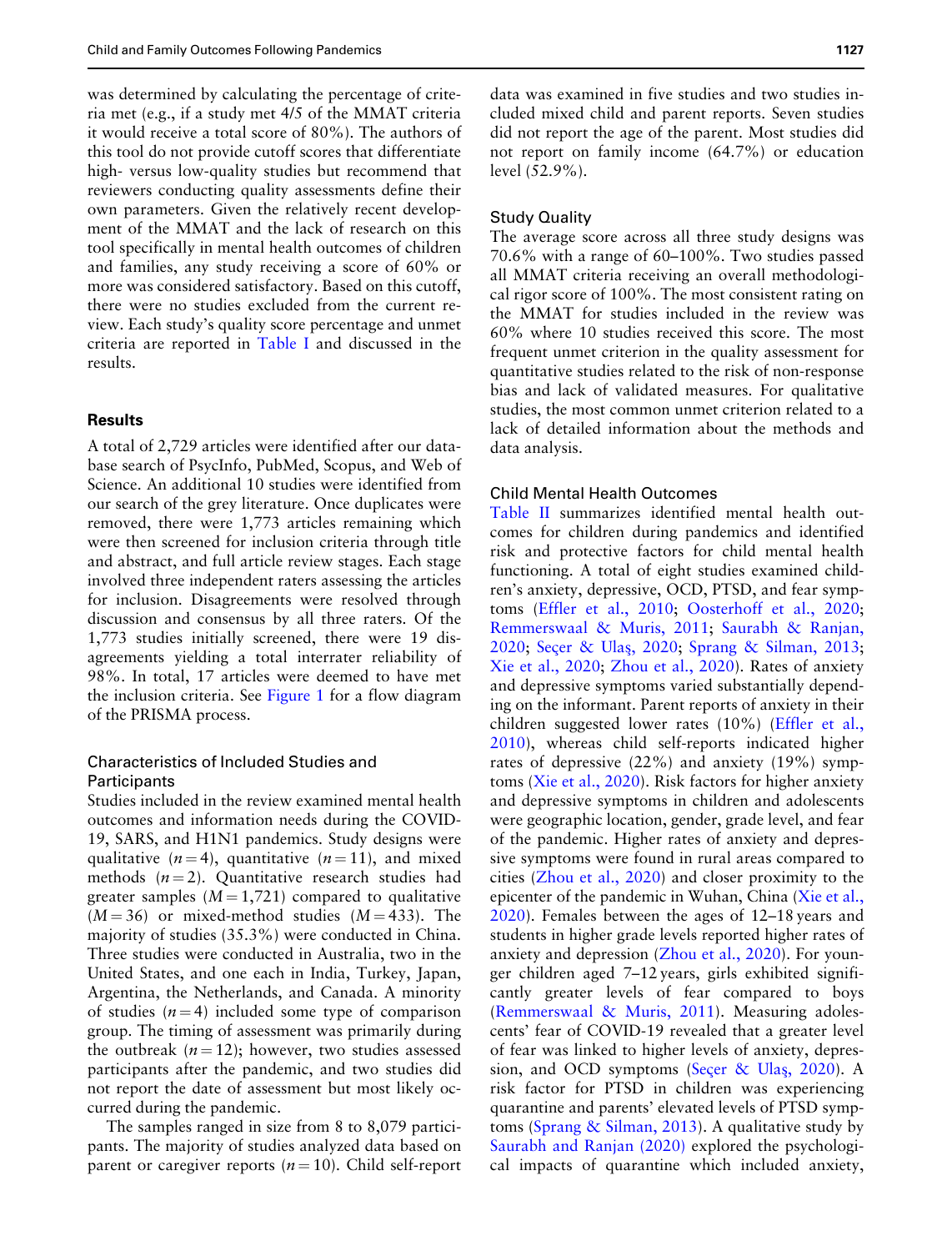<span id="page-4-0"></span>

|                          |                                    | Table I. Study Characteristics and Main Findings                              |                                                                                                                              |                                                                                                                   |                                                                                                |                                                     |                                     |                                                                                                                                                                           |                                                                                                                                                                                           |                                                                                                                                                                                                                                                                                                                                                          |
|--------------------------|------------------------------------|-------------------------------------------------------------------------------|------------------------------------------------------------------------------------------------------------------------------|-------------------------------------------------------------------------------------------------------------------|------------------------------------------------------------------------------------------------|-----------------------------------------------------|-------------------------------------|---------------------------------------------------------------------------------------------------------------------------------------------------------------------------|-------------------------------------------------------------------------------------------------------------------------------------------------------------------------------------------|----------------------------------------------------------------------------------------------------------------------------------------------------------------------------------------------------------------------------------------------------------------------------------------------------------------------------------------------------------|
| Study                    | Location and<br>pandemic           | Study quality score<br>and missing items                                      | and sampling<br>Population<br>technique                                                                                      | and/or parent<br>Age of child                                                                                     | assessment<br>Timing of                                                                        | comparison<br>Control or<br>$\operatorname{group};$ | type/study<br>Research<br>design    | Primary outcome<br>measures                                                                                                                                               | Main findings                                                                                                                                                                             | Recommendations                                                                                                                                                                                                                                                                                                                                          |
| Koller et al.<br>(2006)  | Canada;<br>Toronto,<br><b>SARS</b> | 100%                                                                          | to hospital<br>purposive<br>sampling<br>admitted<br>patients<br>for sus-<br>Pediatric<br>pected<br>SARS;                     | parents (N<br>Children (N<br>$=$ 5) aged<br>years;<br>$=10$<br>$6 - 18$                                           | during the<br>SARS out-<br>A month af-<br>ter hospi-<br>break in<br>charge<br>tal dis-<br>2003 | $\tilde{z}$                                         | interviews<br>Qualitative<br>study; | Thematic analy-<br>Interviews focused<br>of SARS, under-<br>fection policies,<br>standing of in-<br>on knowledge<br>sis was used.<br>and coping;                          | views related to<br>communication<br>difficulties, and<br>Themes identified<br>rental and pro-<br>tional impacts,<br>changes in pa-<br>fessional roles.<br>negative emo-<br>in the inter- | Despite isolation,<br>tact with their<br>tered care and<br>technology to<br>professionals<br>family mem-<br>Emphasis on<br>keep in con-<br>bers need to<br>make use of<br>shared deci-<br>sion making<br>family-cen-<br>health care<br>social net-<br>between<br>works.                                                                                  |
| Dodgson et al.<br>(2010) | Hong Kong;<br><b>SARS</b>          | tion about data<br>80%; missing de-<br>tailed informa-<br>methods<br>analysis | who deliv-<br>during the<br>SARS out-<br>purposive<br>sampling<br>mothers<br>healthy<br>infants<br>break;<br>Chinese<br>ered | 28 and 38<br>$= 8$ ) aged<br>mean age<br>of 38.36<br>Mothers (N<br>between<br>infants<br>weeks<br>years;<br>had a | during the<br>Specific date<br>vided but<br>occurred<br>outbreak<br>not pro-                   | $\tilde{z}$                                         | interviews<br>Qualitative<br>study: | the pandemic on<br>Interviews focused<br>mothering; the-<br>experiences of<br>matic analysis<br>parenting and<br>the impact of<br>post-partum<br>on mothers'<br>was used. | Themes identified<br>ened vigilance,<br>tainty, height-<br>financial bur-<br>with uncer-<br>were living<br>isolation.<br>den, and                                                         | mation regard-<br>providers need<br>need for infor-<br>eties and fears<br>care for them-<br>children, fam-<br>parents' anxi-<br>the quality of<br>their children<br>and parents.<br>that impact<br>Health care<br>expressed a<br>during pan-<br>life of their<br>ing how to<br>themselves.<br>to address<br>selves and<br>demics.<br>ily, and<br>Parents |
|                          |                                    |                                                                               |                                                                                                                              |                                                                                                                   |                                                                                                |                                                     |                                     |                                                                                                                                                                           |                                                                                                                                                                                           | (continued)                                                                                                                                                                                                                                                                                                                                              |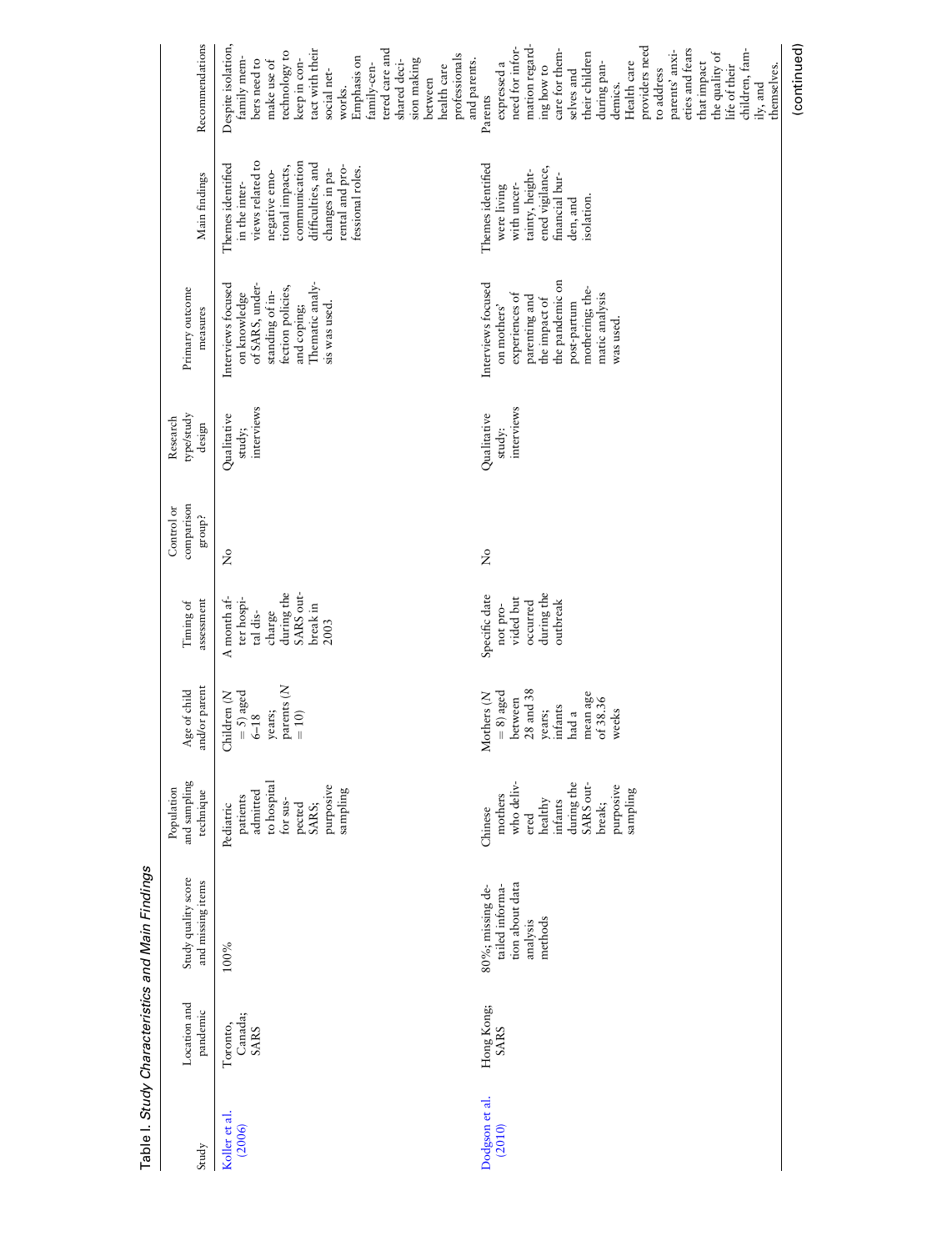| ī |  |
|---|--|
|   |  |
|   |  |

| Study                                     | Location and<br>pandemic                                         | Study quality score<br>and missing items                              | and sampling<br>Population<br>technique                                                                                                    | and/or parent<br>Age of child                                                                                | assessment<br>Timing of                         | comparison<br>Control or<br>group? | type/study<br>Research<br>design                           | Primary outcome<br>measures                                                                                                                                                                                                           | Main findings                                                                                                                                                                                                                                                                            | Recommendations                                                                                                                                                                                                                                                                     |
|-------------------------------------------|------------------------------------------------------------------|-----------------------------------------------------------------------|--------------------------------------------------------------------------------------------------------------------------------------------|--------------------------------------------------------------------------------------------------------------|-------------------------------------------------|------------------------------------|------------------------------------------------------------|---------------------------------------------------------------------------------------------------------------------------------------------------------------------------------------------------------------------------------------|------------------------------------------------------------------------------------------------------------------------------------------------------------------------------------------------------------------------------------------------------------------------------------------|-------------------------------------------------------------------------------------------------------------------------------------------------------------------------------------------------------------------------------------------------------------------------------------|
| Loke (2010)<br>Fung and                   | Hong Kong;<br><b>SARS</b>                                        | lack of validated<br>resentativeness;<br>60%; sample rep-<br>measures | Hong Kong<br>sampling<br>children;<br>families<br>conve-<br>nience<br>young<br>with                                                        | years; chil-<br>$1-15$ years<br>The majority<br>$(N = 198)$<br>of parents<br>were aged<br>26–35<br>dren aged | September<br>in 2008<br>March<br>Between<br>and | $\frac{1}{2}$                      | Quantitative<br>sectional<br>study;<br>cross-              | paredness, sour-<br>questionnaire:<br>Parent-reported<br>information.<br>disaster pre-<br>$\cos$ of                                                                                                                                   | keep their fami-<br>Families' informa-<br>Families report<br>lies safe during<br>emergency cri-<br>tion needs pri-<br>oritize how to<br>major sources<br>sis situations.<br>the television<br>and radio as<br>information.<br>of their                                                   | checklists and<br>to provide in-<br>agencies need<br>Public health<br>support deci-<br>pared during<br>formation to<br>guidelines to<br>how to ade-<br>quately pre-<br>these times.<br>Many parents<br>families on<br>should use<br>feel unpre-<br>pare and                         |
| Effler et al.<br>(2010)                   | Australia;<br>Western<br>H <sub>1</sub> N <sub>1</sub><br>Perth, | 60%; non-response<br>bias and lack of<br>validated<br>measures        | sures in re-<br>school clo-<br>who expe-<br>sponse to<br>sampling<br>stratified<br>children<br>the pan-<br>Parents of<br>rienced<br>demic; | Parents $(N =$<br>aged 5-13<br>children<br>$233$ ) of<br>years                                               | $2009$ to<br>July 3,<br>June 22,<br>2009        | $\tilde{z}$                        | Quantitative<br>sectional<br>study;<br>CTO <sub>SS</sub> - | compliance with<br>the need for spe-<br>closure, child's<br>questionnaire:<br>arrangements<br>cial childcare<br>Parent-reported<br>due to school<br>distancing.<br>social                                                             | 50% of parents<br>caused minimal<br>ing recommen-<br>dations (25%).<br>dren. Based on<br>children exhib-<br>parent reports,<br>social distanc-<br>reported miss-<br>ited low com-<br>the pandemic<br>or no anxiety<br>for their chil-<br>reported that<br>90% of parents<br>pliance with | cial distancing<br>parents about<br>Given low com-<br>pliance of so-<br>sures is essen-<br>sion-making.<br>public health<br>officials need<br>why quaran-<br>health of the<br>survival and<br>community.<br>in children,<br>tine during<br>tial for the<br>school clo-<br>to inform |
| $et$ al. $\left( 2011\right)$<br>Kavanagh | Australia;<br>Melbourne,<br>H1N1                                 | 60%; non-response<br>bias; lack of val-<br>idated measures            | school clo-<br>sures in re-<br>who expe-<br>sponse to<br>sampling<br>stratified<br>children<br>the pan-<br>Parents of<br>rienced<br>demic; | Parents $(N =$<br>school age<br>children<br>314) of                                                          | December<br>November<br>2009<br>$\mathbf{c}$    | $\tilde{z}$                        | Quantitative<br>sectional<br>study;<br>CTOSS-              | usefulness of in-<br>ance with social<br>formation, and<br>child's compli-<br>tions, informa-<br>perceptions of<br>understanding<br>questionnaire:<br>of quarantine<br>recommenda-<br>Parent-reported<br>tion sources,<br>distancing. | schools, health<br>Major sources of<br>and the media.<br>parents' infor-<br>mation come<br>department,<br>ing work.<br>from the                                                                                                                                                          | collaboratively<br>with the media<br>media sources<br>is crucial. The<br>rate, and con-<br>Consistent mes-<br>should work<br>information.<br>sages across<br>government<br>clear, accu-<br>to provide<br>sistent                                                                    |
|                                           |                                                                  |                                                                       |                                                                                                                                            |                                                                                                              |                                                 |                                    |                                                            |                                                                                                                                                                                                                                       |                                                                                                                                                                                                                                                                                          | (continued)                                                                                                                                                                                                                                                                         |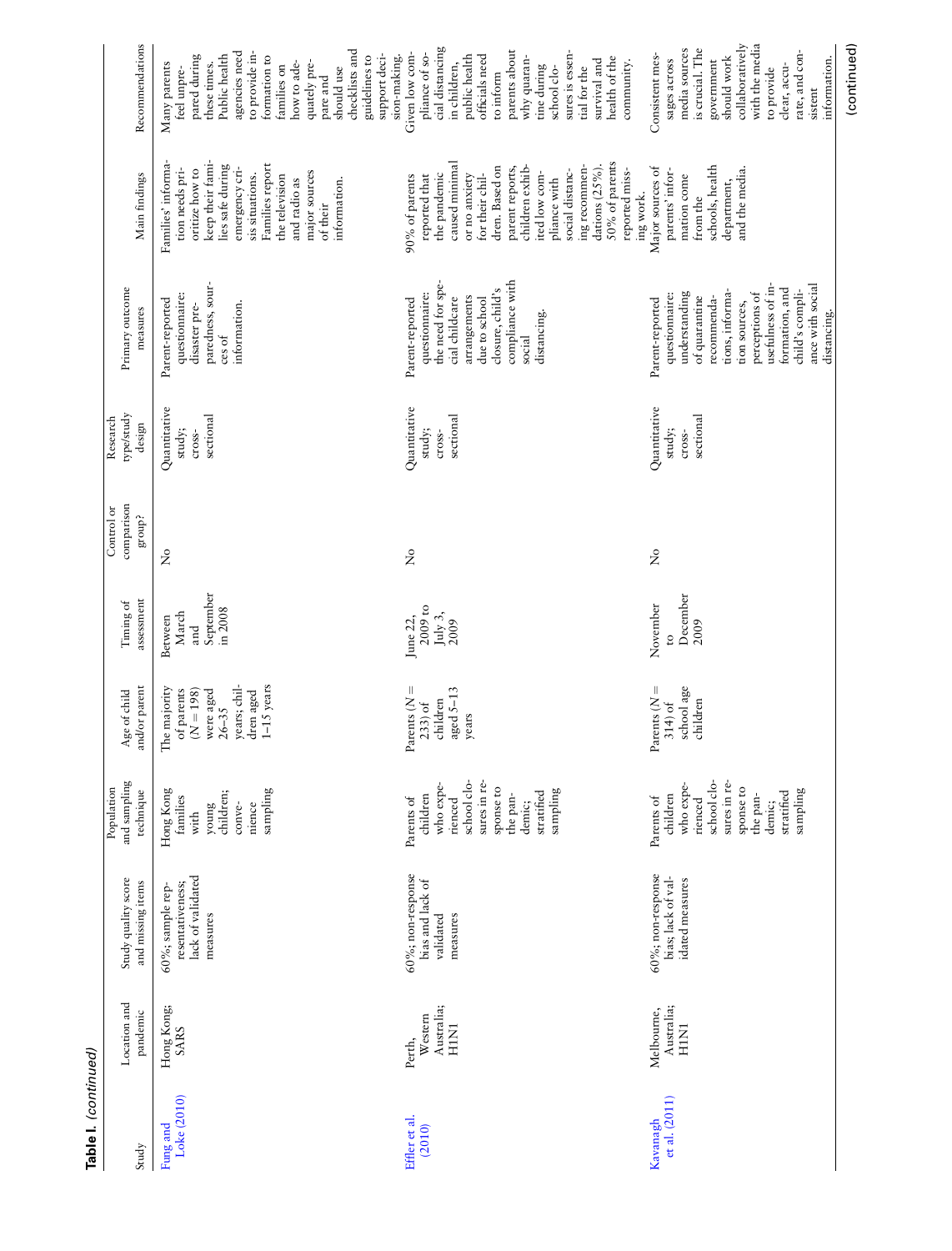| Study                               | Location and<br>pandemic                    | Study quality score<br>and missing items                   | and sampling<br>Population<br>technique                                                                                                             | and/or parent<br>Age of child                                                                                                                     | assessment<br>Timing of                                  | comparison<br>Control or<br>group? | type/study<br>Research<br>design                           | Primary outcome<br>measures                                                                                                                                                                                                                                   | Main findings                                                                                                                                                                                                                                                                                                   | Recommendations                                                                                                                                                                                                    |
|-------------------------------------|---------------------------------------------|------------------------------------------------------------|-----------------------------------------------------------------------------------------------------------------------------------------------------|---------------------------------------------------------------------------------------------------------------------------------------------------|----------------------------------------------------------|------------------------------------|------------------------------------------------------------|---------------------------------------------------------------------------------------------------------------------------------------------------------------------------------------------------------------------------------------------------------------|-----------------------------------------------------------------------------------------------------------------------------------------------------------------------------------------------------------------------------------------------------------------------------------------------------------------|--------------------------------------------------------------------------------------------------------------------------------------------------------------------------------------------------------------------|
| Chen et al.<br>(2011)               | <b>HIN1</b><br>Taiwan;                      | 60%; non-response<br>bias; lack of val-<br>idated measures | Caregivers of<br>school clo-<br>sures in re-<br>who expe-<br>sponse to<br>sampling<br>children<br>the pan-<br>rienced<br>demic;<br>nience<br>conve- | each grade<br>of children<br>in one ran-<br>to grade 6.<br>$(N = 232)$<br>from kin-<br>dergarten<br>domly se-<br>Caregivers<br>class in<br>lected | June 1, 2009                                             | $\mathsf{S}^{\mathsf{o}}$          | Quantitative<br>sectional<br>study;<br>CTOSS-              | Caregiver-reported<br>ance with social<br>place absentee-<br>ism, wage loss,<br>child's compli-<br>questionnaire:<br>arrangements,<br>pact of work-<br>economic im-<br>distancing,<br>childcare<br>childcare<br>expenses.                                     | tion and missed<br>cerns over their<br>workplace ab-<br>child's educa-<br>Parents reported<br>lated to child-<br>reported con-<br>sence (27%),<br>school work.<br>expenses re-<br>(18%), and<br>care (2%).<br>They also<br>wage loss                                                                            | ing and moni-<br>remote teach-<br>support fami-<br>children dur-<br>teachers may<br>ing this time.<br>tinuing with<br>Despite school<br>lies by con-<br>toring of<br>closures,                                     |
| Remmerswaal<br>and Muris<br>(2011)  | Netherlands;<br>H1N1                        | 80%; non-response<br>bias                                  | from 3 pri-<br>Netherlan-<br>schools in<br>ds; conve-<br>sampling<br>children<br>Parents of<br>nience<br>mary<br>the                                | $7-12$ years<br>dren $(N =$<br>$223)$ aged<br>their chil-<br>Parents and                                                                          | Swine Flu<br>the peak<br>November<br>$2009$ at<br>of the | $\frac{1}{2}$                      | Quantitative<br>sectional<br>study;<br>CTO <sub>SS</sub> - | (FSFQ), Sources<br>about the Swine<br>(SISFS), and the<br>reported on the<br>following meas-<br>of Information<br>Revised (FSSC-<br>Parent and child-<br>Questionnaire<br>ures: Fear of<br>Schedule for<br>Fear Survey<br>Swine Flu<br>Flu Scale<br>Children- | threat informa-<br>related. Parent<br>even after con-<br>children's fear<br>positively cor-<br>tion was posi-<br>Parent and child<br>other sources<br>(e.g. friends,<br>H1N1 were<br>tively corre-<br>trolling for<br>delivery of<br>fear of the<br>lated with                                                  | of the develop-<br>mental level of<br>demics in their<br>threatening in-<br>communicate<br>Parents need to<br>be cognizant<br>households.<br>potentially<br>about pan-<br>when they<br>their child<br>formation    |
| Dávila et al.<br>(2013)<br>Basurto- | Argentina;<br>H <sub>1</sub> N <sub>1</sub> | 60%; non-response<br>bias; lack of val-<br>idated measures | school clo-<br>sures in re-<br>of children<br>who expe-<br>Households<br>sponse to<br>sampling<br>the pan-<br>rienced<br>demic;<br>nience<br>conve- | Parents $(N =$<br>aged 6-15<br>children<br>$266$ ) of<br>years                                                                                    | September<br>$7 - 18,$<br>2009                           | $\frac{1}{2}$                      | Quantitative<br>sectional<br>study;<br>CTOSS-              | compliance with<br>and costs, wage<br>loss, and child<br>questionnaire:<br>arrangements<br>Parent-reported<br>distancing.<br>childcare<br>social<br>Ŕ).                                                                                                       | Parents are very<br>common in low<br>school closures.<br>nancial burden<br>media, school).<br>Non-childcare<br>Families report a<br>substantial fi-<br>expenses and<br>child's educa-<br>loss of wages<br>as a result of<br>SES families.<br>pandemics.<br>tion during<br>about their<br>were more<br>concerned | Distance learning<br>disproportion-<br>to address the<br>ate impact on<br>low SES fami-<br>may be more<br>Policies need<br>high-income<br>middle-and<br>households.<br>lies in their<br>feasible in<br>strategies. |

(continued) (continued)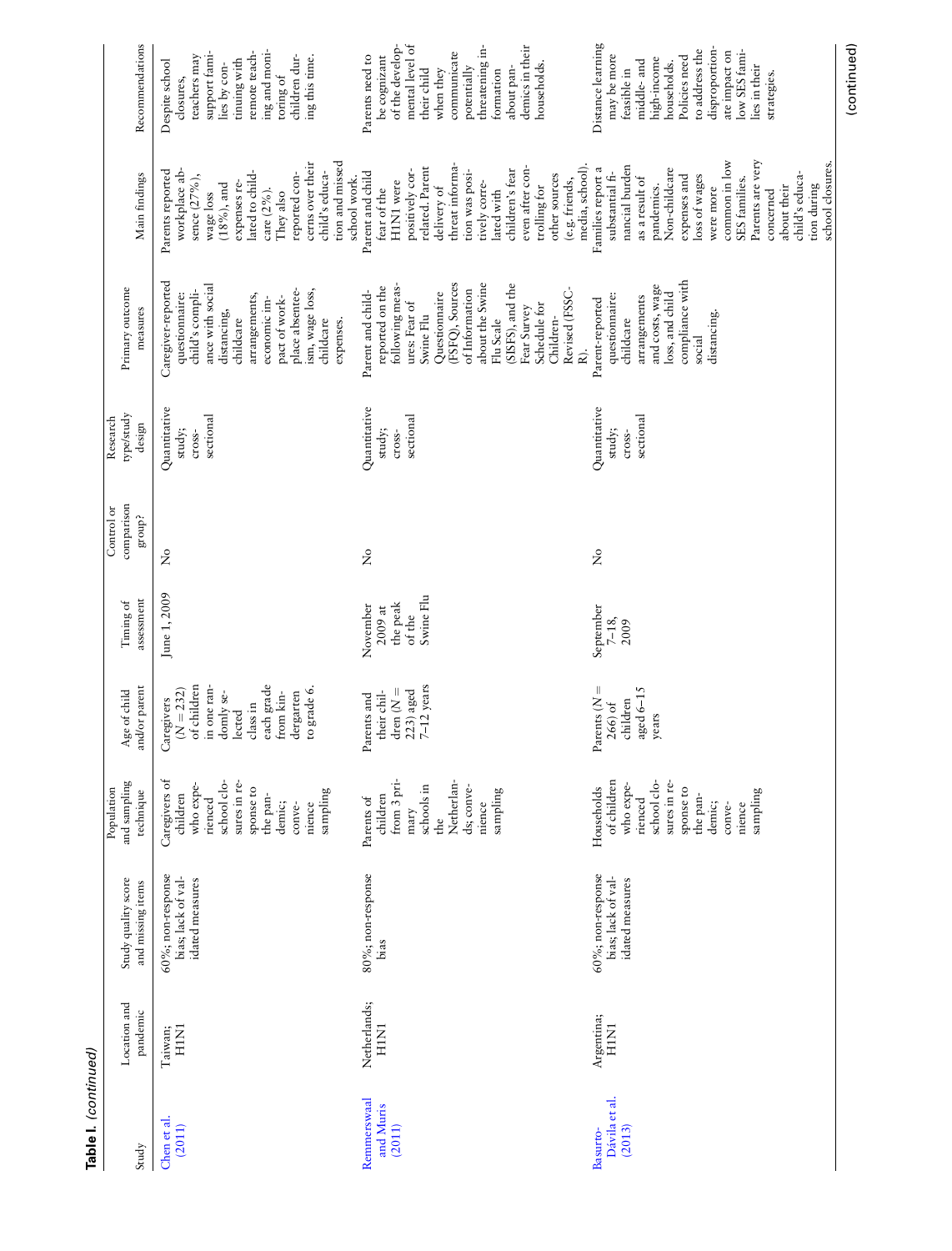| (continued)                |                                  |                                       |                        |                          |             |                      |                               |                     |               |               |
|----------------------------|----------------------------------|---------------------------------------|------------------------|--------------------------|-------------|----------------------|-------------------------------|---------------------|---------------|---------------|
| closures.                  | arrangements.                    |                                       |                        |                          |             |                      | sampling<br>driven            |                     |               |               |
| absence during<br>school   | requiring spe-<br>cial childcare |                                       |                        |                          |             |                      | respon-<br>dent-              |                     |               |               |
| paid leave of              | cially those                     | arrangements.                         |                        |                          |             |                      | pandemic;                     |                     |               |               |
| providing a                | ration espe-                     | ism, childcare                        |                        |                          |             |                      | ing the                       |                     |               |               |
| children by                | for a longer du-                 | rental absentee-                      |                        |                          |             |                      | sures dur-                    |                     |               |               |
| with younger               | sent from work                   | distancing, pa-                       |                        |                          |             | years                | school clo-                   | measures            |               |               |
| lies especially            | likely to be ab-                 | ance with social                      | sectional              |                          |             | aged 4-17            | rienced                       | validated           |               |               |
| support fami-              | dren were more                   | child compli-                         | $\text{cross-}$        |                          | May 2010    | children             | who expe-                     | vided; lack of      |               |               |
| icies need to              | younger chil-                    | questionnaire:                        | study;                 |                          | $2009$ to   | 181) of              | children                      | was not pro-        |               | et al. (2013) |
| Government pol-            | Families with                    | Parent-reported                       | Quantitative           | $\tilde{z}$              | October     | Parents $(N =$       | Parents of                    | 60%; response rate  | Japan; H1N1   | Mizumoto      |
|                            |                                  | pact on children<br>and parents.      |                        |                          |             |                      |                               |                     |               |               |
|                            |                                  | focused on psy-<br>chosocial im-      |                        |                          |             |                      |                               |                     |               |               |
|                            |                                  | C); interviews                        |                        |                          |             |                      |                               |                     |               |               |
| parents.                   |                                  | Version (PCL-<br>List-Civilian        |                        |                          |             |                      |                               |                     |               |               |
| and their                  |                                  | PTSD Check                            |                        |                          |             |                      |                               |                     |               |               |
| both children              |                                  | (PTSD-RI),                            |                        |                          |             |                      | H <sub>1</sub> N <sub>1</sub> |                     |               |               |
| required in                |                                  | Reaction Index                        |                        |                          |             |                      | pacted by                     |                     |               |               |
| PTSD may be                | correlated.                      | Stress Disorder                       |                        |                          |             |                      | verely im-                    |                     |               |               |
| Screening for              | found to be                      | Posttraumatic                         |                        |                          |             |                      | most se-                      |                     |               |               |
| families.                  | symptoms were                    | mation, UCLA                          |                        |                          |             |                      | on areas                      |                     |               |               |
| children and<br>impacts in | and child PTSD<br>PTSD. Parent   | of trust in infor-<br>lation, sources |                        |                          |             |                      | emphasis<br>with an           |                     |               |               |
| tal health                 | criteria for                     | riences with iso-                     | surveys                |                          |             |                      | method                        |                     |               |               |
| negative men-              | meet clinical                    | pandemic, expe-                       | groups,                |                          |             |                      | sampling                      | and results         |               |               |
| they minimize              | more likely to                   | needs during the                      | $\cos$                 | Canada                   |             |                      | the virus"                    | lytic methods       |               |               |
| need to ensure             | tined were                       | anticipated                           | views, fo-             | Toronto,                 |             | years                | "Follow                       | qualitative ana-    | H1N1          |               |
| tine measures              | were quaran-                     | experiences and                       | inter-                 | from                     |             | 398) aged<br>$18-67$ | states;                       | description of      | Mexico;       | (2013)        |
| and quaran-                | parents who                      | questionnaire:                        | Methods;               | ison group               |             |                      | 8 sample                      | reporting and       | and           | Silman        |
| Social isolation           | Children and                     | Parent-reported                       | Mixed                  | Yes; compar-             | Spring 2009 | Parents ( $N =$      | Parents from                  | 60%; limited        | United States | Sprang and    |
| Recommendations            | Main findings                    | measures                              | design                 | group?                   | assessment  | and/or parent        | technique                     | and missing items   | pandemic      | Study         |
|                            |                                  | Primary outcome                       | type/study<br>Research | comparison<br>Control or | Timing of   | Age of child         | and sampling<br>Population    | Study quality score | Location and  |               |
|                            |                                  |                                       |                        |                          |             |                      |                               |                     |               |               |

Table I. (continued)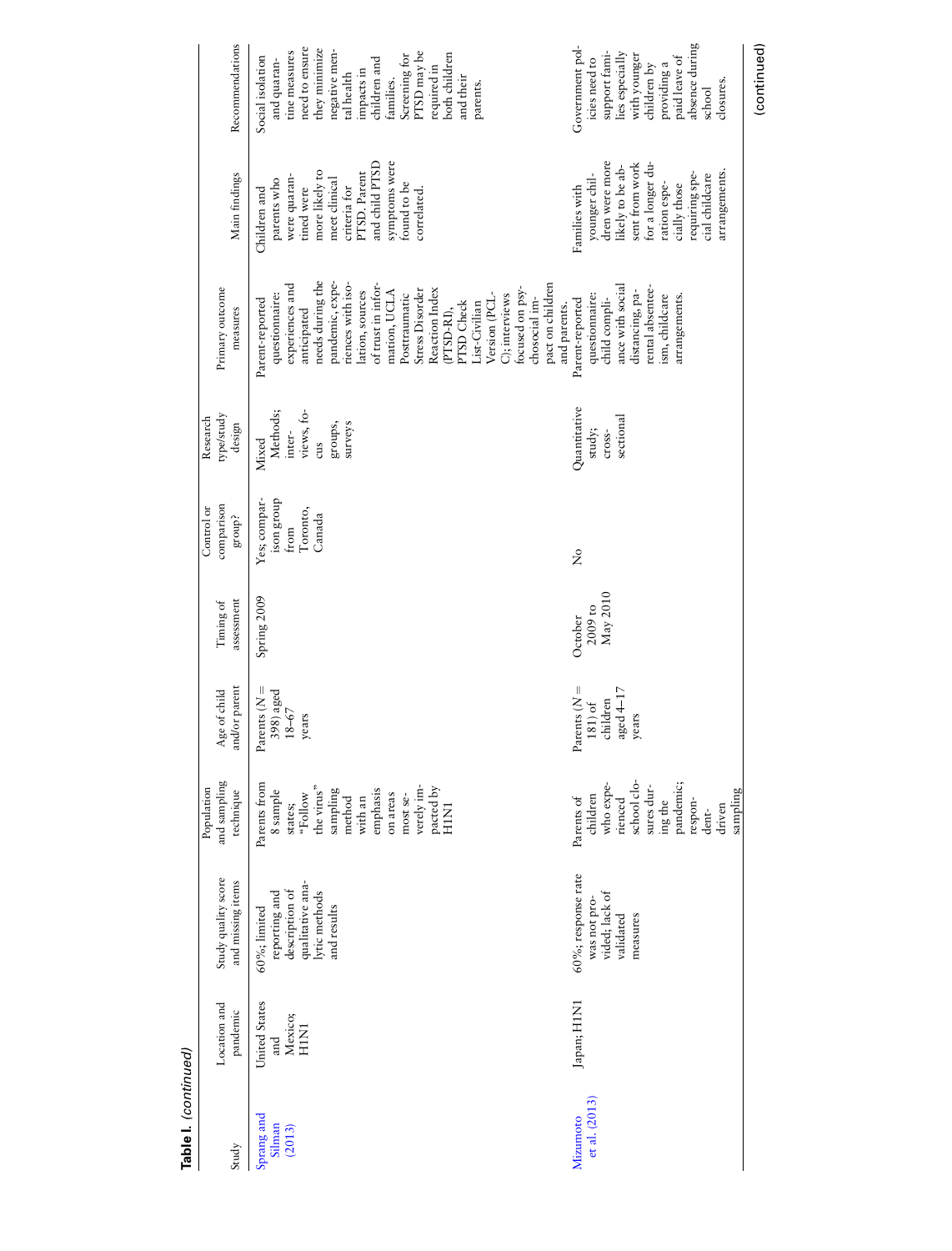| Table I. (continued)  |                               |                                                            |                                                                                                                                        |                                                                                                                                                                                                             |                                                                                        |                                    |                                                            |                                                                                                                                                                                                                    |                                                                                                                                                                                                                                                                    |                                                                                                                                                                                                                                                                  |
|-----------------------|-------------------------------|------------------------------------------------------------|----------------------------------------------------------------------------------------------------------------------------------------|-------------------------------------------------------------------------------------------------------------------------------------------------------------------------------------------------------------|----------------------------------------------------------------------------------------|------------------------------------|------------------------------------------------------------|--------------------------------------------------------------------------------------------------------------------------------------------------------------------------------------------------------------------|--------------------------------------------------------------------------------------------------------------------------------------------------------------------------------------------------------------------------------------------------------------------|------------------------------------------------------------------------------------------------------------------------------------------------------------------------------------------------------------------------------------------------------------------|
| Study                 | Location and<br>pandemic      | Study quality score<br>and missing items                   | and sampling<br>Population<br>technique                                                                                                | and/or parent<br>Age of child                                                                                                                                                                               | assessment<br>Timing of                                                                | comparison<br>Control or<br>group? | type/study<br>Research<br>design                           | Primary outcome<br>measures                                                                                                                                                                                        | Main findings                                                                                                                                                                                                                                                      | Recommendations                                                                                                                                                                                                                                                  |
| King et al.<br>(2018) | Australia;<br>H1N1<br>Sydney, | 60%; non-response<br>bias; lack of val-<br>idated measures | Parents from<br>veyed and<br>childcare<br>sampling<br>were sur-<br>viewed;<br>centers<br>nience<br>conve-<br>inter-                    | the survey;<br>years; chil-<br>6 months-<br>completed<br>of parents<br>views; 431<br>dren aged<br>the inter-<br>majority<br>aged be-<br>tween 31<br>pated in<br>parents<br>37 parents<br>and 40<br>partici- | December<br>November-<br>Interview:<br>2009-<br>2009<br>June<br>May<br>Survey:<br>2011 | $\tilde{z}$                        | Mixed meth-<br>interviews<br>veys and<br>ods; sur-         | and information<br>mation seeking,<br>trusted sources<br>parental infor-<br>experiences of<br>questionnaire:<br>the pandemic.<br>views focused<br>Parent-reported<br>needs; inter-<br>on parental                  | revealed themes<br>"trusted" sour-<br>symptoms) and<br>ces of informa-<br>(preference for<br>impacts of the<br>around infor-<br>mation needs<br>checklists for<br>pandemic on<br>nurses were<br>among the<br>interviews<br>their well-<br>Doctors and<br>tion. The | phone hotlines<br>supervised by<br>nate accurate<br>help dissemi-<br>information.<br>doctors and<br>and helpful<br>nurses may<br>Need for tele-                                                                                                                  |
| Chan et al.<br>(2007) | Hong Kong;<br><b>SARS</b>     | tail about analy-<br>80%; missing de-<br>sis procedures    | Kong; con-<br>outpatient<br>sampling<br>pediatric<br>hospital-<br>venience<br>ized in a<br>children<br>clinic in<br>Parents of<br>Hong | Parents ( $N =$<br>$3-14$ years<br>dren aged<br>8) of chil-<br>5 years                                                                                                                                      | July 2003                                                                              | $\tilde{z}$                        | structured<br>interviews<br>Qualitative<br>study;<br>semi- | child's hospitali-<br>Interviews focused<br>tions of the care<br>ces of parenting<br>other experien-<br>zation, percep-<br>provided, and<br>needs at and<br>during their<br>on parents'<br>during the<br>pandemic. | trol procedures,<br>sources of anxi-<br>ety, coping, and<br>experience with<br>Four themes were<br>identified: fear<br>infection con-<br>of immediate<br>professionals.<br>isolation and<br>health care<br>being.                                                  | Measures should<br>tal uncertainty<br>be taken to al-<br>Importance of<br>infectious dis-<br>technology to<br>facilitate cop-<br>leviate paren-<br>during future<br>dren isolated<br>and anxiety<br>ing for chil-<br>caregivers.<br>ease out-<br>breaks.<br>from |
|                       |                               |                                                            |                                                                                                                                        |                                                                                                                                                                                                             |                                                                                        |                                    |                                                            |                                                                                                                                                                                                                    |                                                                                                                                                                                                                                                                    | (continued)                                                                                                                                                                                                                                                      |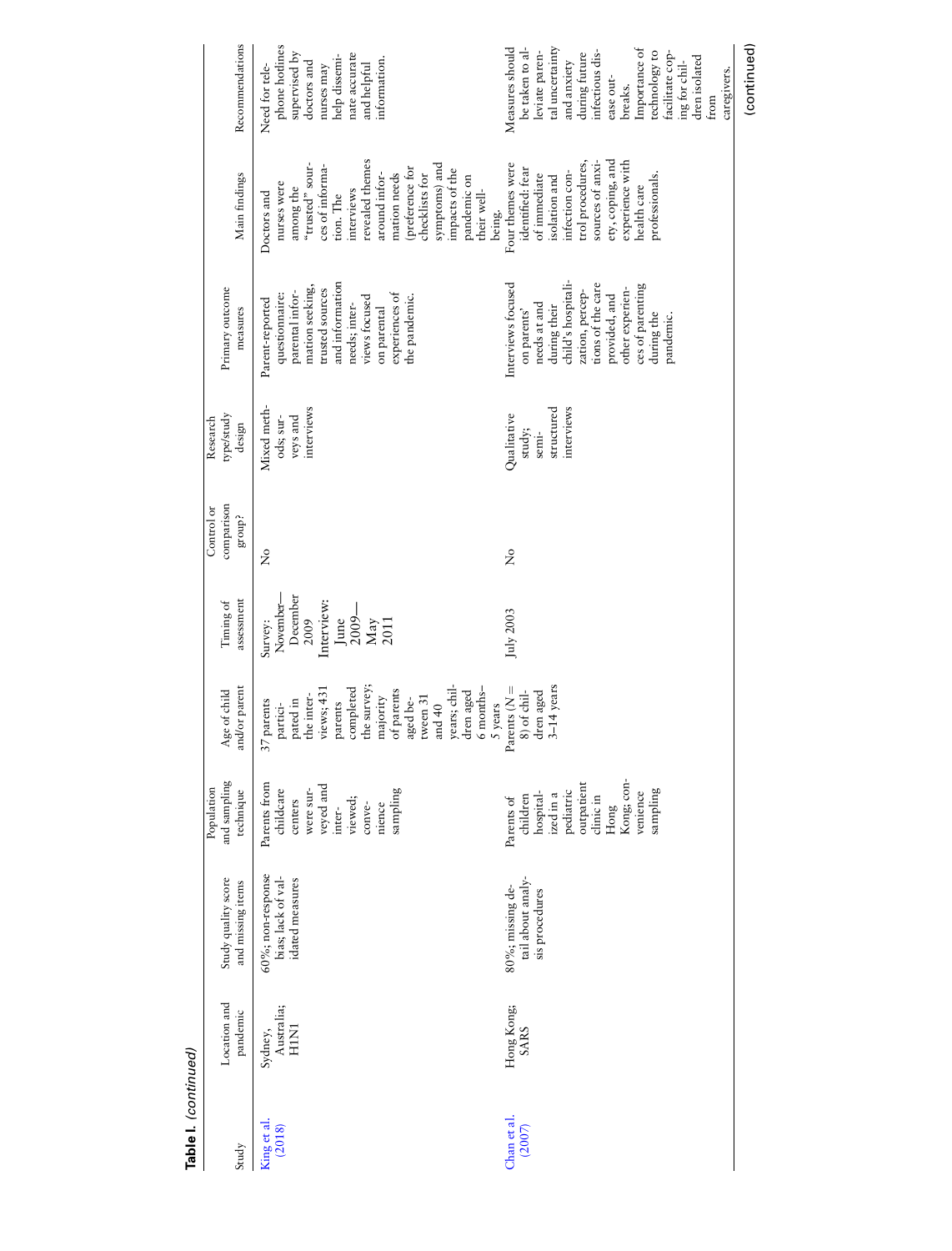| Study                       | Location and<br>pandemic                       | Study quality score<br>and missing items | and sampling<br>Population<br>technique                                                                                                              | and/or parent<br>Age of child                                                                                                                 | assessment<br>Timing of           | comparison<br>Control or<br>group?                                                                             | type/study<br>Research<br>design                | Primary outcome<br>measures                                                                                                                                                                                                                                   | Main findings                                                                                                                                                                                                                                                                                                                                 | Recommendations                                                                                                                                                                                                                                                                       |
|-----------------------------|------------------------------------------------|------------------------------------------|------------------------------------------------------------------------------------------------------------------------------------------------------|-----------------------------------------------------------------------------------------------------------------------------------------------|-----------------------------------|----------------------------------------------------------------------------------------------------------------|-------------------------------------------------|---------------------------------------------------------------------------------------------------------------------------------------------------------------------------------------------------------------------------------------------------------------|-----------------------------------------------------------------------------------------------------------------------------------------------------------------------------------------------------------------------------------------------------------------------------------------------------------------------------------------------|---------------------------------------------------------------------------------------------------------------------------------------------------------------------------------------------------------------------------------------------------------------------------------------|
| (2020)<br>Xie et al.        | China;<br>COVID-<br>Hubei,<br>$\overline{19}$  | 100%                                     | the survey;<br>purposive<br>grades 2<br>through 6<br>Huangshi<br>complete<br>sampling<br>Students in<br>were in-<br>vited to<br>Wuhan<br>from<br>and | in grades 2<br>$(N = 675)$<br>Children<br>1109) in<br>grades 2<br>children<br>Wuhan:<br>Huangshi:<br>to $6$ ;<br>$\equiv N($<br>$\frac{6}{1}$ | February 28<br>to March<br>5,2020 | Yes; compar-<br>epicenter)<br>Huangshi<br>made be-<br>children<br>Wuhan<br>tween<br>isons<br>from<br>nd<br>and | Quantitative<br>sectional<br>study;<br>$CTOSS-$ | Anxiety Related<br>ures: Children's<br>Inventory-Short<br>following meas-<br>reported on the<br>and the Screen<br>Form (CDI-S)<br>Depression<br>Children self-<br>Emotional<br>Disorders.<br>for Child                                                        | 22.6% of students<br>of time, starting<br>18.9% reported<br>reported higher<br>quarantine ear-<br>a longer period<br>lier and ending<br>in isolation for<br>toms. Students<br>pressive symp-<br>anxiety symp-<br>Wuhan stayed<br>reported de-<br>toms, while<br>Students in<br>scores than<br>depression<br>in Wuhan<br>Huangshi.<br>those in | standing about<br>In order to struc-<br>quarantine-re-<br>greater under-<br>is advisable to<br>epidemics like<br>in children, it<br>ture interven-<br>dents' mental<br>tions around<br>health issues<br>lated mental<br>COVID-19<br>how severe<br>impact stu-<br>develop a<br>health. |
| et al. (2020)<br>Oosterhoff | COVID-<br>States;<br>United<br>$\overline{19}$ | 80%; response rate<br>not provided       | US; volun-<br>across the<br>Adolescents<br>sampling<br>via social<br>recruited<br>tary re-<br>sponse<br>media<br>were<br>from                        | $(N = 683)$<br>Adolescents<br>aged 13-<br>18 years                                                                                            | March 29 to<br>30, 2020<br>March  | $\stackrel{\circ}{\mathbf{Z}}$                                                                                 | Quantitative<br>sectional<br>study;<br>cross-   | pression as mea-<br>following meas-<br>anxiety and de-<br>reported on the<br>ures: social dis-<br>tancing behav-<br>Adolescents self-<br>Measurement<br>sured by the<br>Information<br>motivation,<br>Outcomes<br>Reported<br>iors and<br>Patient-<br>System. | higher levels of<br>distancing due<br>ing ill reported<br>anxiety, as did<br>gaged in social<br>fear of becom-<br>those who did<br>so in order to<br>to a personal<br>Those who en-<br>avoid social<br>judgment.<br>it later.                                                                                                                 | Parents, teachers,<br>play an impor-<br>while still find-<br>and depressive<br>ing ways to re-<br>ply with social<br>youth to com-<br>duce anxiety<br>makers can<br>tant role in<br>motivating<br>and policy<br>symptoms.<br>distancing<br>guidelines                                 |
|                             |                                                |                                          |                                                                                                                                                      |                                                                                                                                               |                                   |                                                                                                                |                                                 |                                                                                                                                                                                                                                                               |                                                                                                                                                                                                                                                                                                                                               | (continued)                                                                                                                                                                                                                                                                           |

Table I. (continued)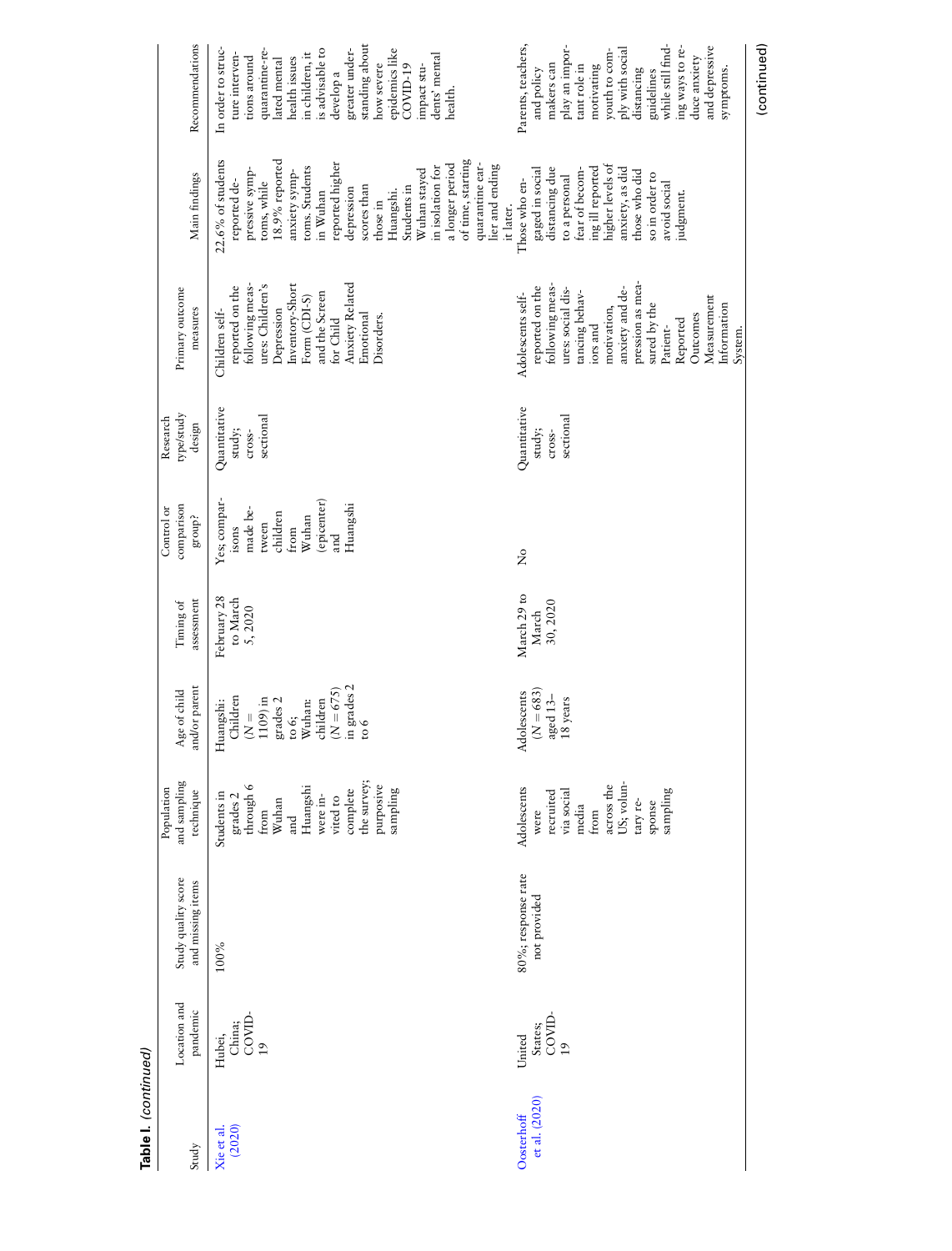| Table I. (continued)            |                                      |                                                                                    |                                                                                                                                                      |                                                                                  |                                                                                                                                                   |                                                                  |                                               |                                                                                                                                                                                                                                                                                                           |                                                                                                                                                                                                                                                                                                                     |                                                                                                                                                                                                                                                                                                                                                          |
|---------------------------------|--------------------------------------|------------------------------------------------------------------------------------|------------------------------------------------------------------------------------------------------------------------------------------------------|----------------------------------------------------------------------------------|---------------------------------------------------------------------------------------------------------------------------------------------------|------------------------------------------------------------------|-----------------------------------------------|-----------------------------------------------------------------------------------------------------------------------------------------------------------------------------------------------------------------------------------------------------------------------------------------------------------|---------------------------------------------------------------------------------------------------------------------------------------------------------------------------------------------------------------------------------------------------------------------------------------------------------------------|----------------------------------------------------------------------------------------------------------------------------------------------------------------------------------------------------------------------------------------------------------------------------------------------------------------------------------------------------------|
| Study                           | Location and<br>pandemic             | Study quality score<br>and missing items                                           | and sampling<br>Population<br>technique                                                                                                              | and/or parent<br>Age of child                                                    | assessment<br>Timing of                                                                                                                           | comparison<br>Control or<br>group?                               | type/study<br>Research<br>design              | Primary outcome<br>measures                                                                                                                                                                                                                                                                               | Main findings                                                                                                                                                                                                                                                                                                       | Recommendations                                                                                                                                                                                                                                                                                                                                          |
| Saurabh and<br>Ranjan<br>(2020) | COVID-<br>India;<br>$\overline{19}$  | $60\%$ ; response rate<br>missing demo-<br>not provided;<br>information<br>graphic | antine dur-<br>India; con-<br>not quar-<br>Adolescents<br>sampling<br>venience<br>who did<br>$\mathop{\rm ing}_\mathrm{COMD-}$<br>and did<br>$19$ in | aged 9-18<br>$(N = 121)$<br>years who<br>Adolescents<br>quaran-<br>were<br>tined | provided<br>(during<br>COVID-<br>Date not<br>(61)                                                                                                 | cents who<br>were not<br>quaran-<br>adoles-<br>Yes; 131<br>tined | interviews<br>Qualitative<br>study;           | Interviews focused<br>the psychologi-<br>compliance of<br>cal impacts of<br>measures and<br>parent under-<br>quarantining.<br>standing and<br>on child and<br>quarantine                                                                                                                                  | with quarantine<br>effects, specifi-<br>reported more<br>cally anxiety,<br>negative psy-<br>boredom, in-<br>compared to<br>non-quaran-<br>tined adoles-<br>somnia, sad-<br>helplessness<br>Adolescents in<br>annoyance,<br>compliance<br>quarantine<br>chological<br>cents. Low<br>guidelines.<br>ness, and         | tined individu-<br>and videos can<br>information to<br>disease-related<br>platforms can<br>disseminating<br>friends virtu-<br>comic books<br>their psycho-<br>help quaran-<br>children and<br>adolescents,<br>be useful in<br>help reduce<br>ally, while<br>touch with<br>family and<br>symptoms.<br>which can<br>Social media<br>als stay in<br>logical |
| Ulaş, (2020)<br>Seçer and       | COVID-<br>Turkey;<br>$\overline{19}$ | resentativeness;<br>60%; sample rep-<br>missing demo-<br>information<br>graphic    | regions of<br>pate; con-<br>Adolescents<br>from all 7<br>sampling<br>venience<br>were in-<br>vited to<br>Turkey<br>partici-                          | $(N = 598)$<br>Adolescents<br>aged 14-<br>18 years                               | span of 15<br>completed<br>provided;<br>pandemic<br>days dur-<br>data col-<br>COVID-<br>lection<br>ing the<br>Date not<br>over a<br>$\frac{1}{2}$ | $\mathsf{S}^{\mathsf{o}}$                                        | Quantitative<br>sectional<br>study;<br>cross- | Reactivity Scale,<br>following meas-<br>Inventory-Child<br>reported on the<br>ures: Obsessive<br>Depression and<br>Questionnaire.<br>Adolescents self-<br>Anxiety Scale<br>Scale, and the<br>for Children,<br>Compulsive<br>Experiential<br>The Fear of<br>COVID-19<br>Avoidance<br>Emotional<br>Version, | tional reactivity<br>pression, which<br>is also linked to<br>anxiety and de-<br>associated with<br>higher levels of<br>Negative emo-<br>A greater fear of<br>an increase in<br>COVID-19 is<br>negative out-<br>wariness to-<br>exacerbates<br>Experiential<br>behaviors.<br>OCD-like<br>avoidance<br>comes.<br>ward | should address<br>The elevated risk<br>as well as help<br>find a balance<br>indicates that<br>trigger OCD,<br>interventions<br>between tak-<br>ing necessary<br>symptoms in<br>virus-related<br>fears and de-<br>which could<br>individuals<br>adolescents<br>COVID-19<br>pression,<br>for OCD<br>due to                                                 |

(continued)

(continued)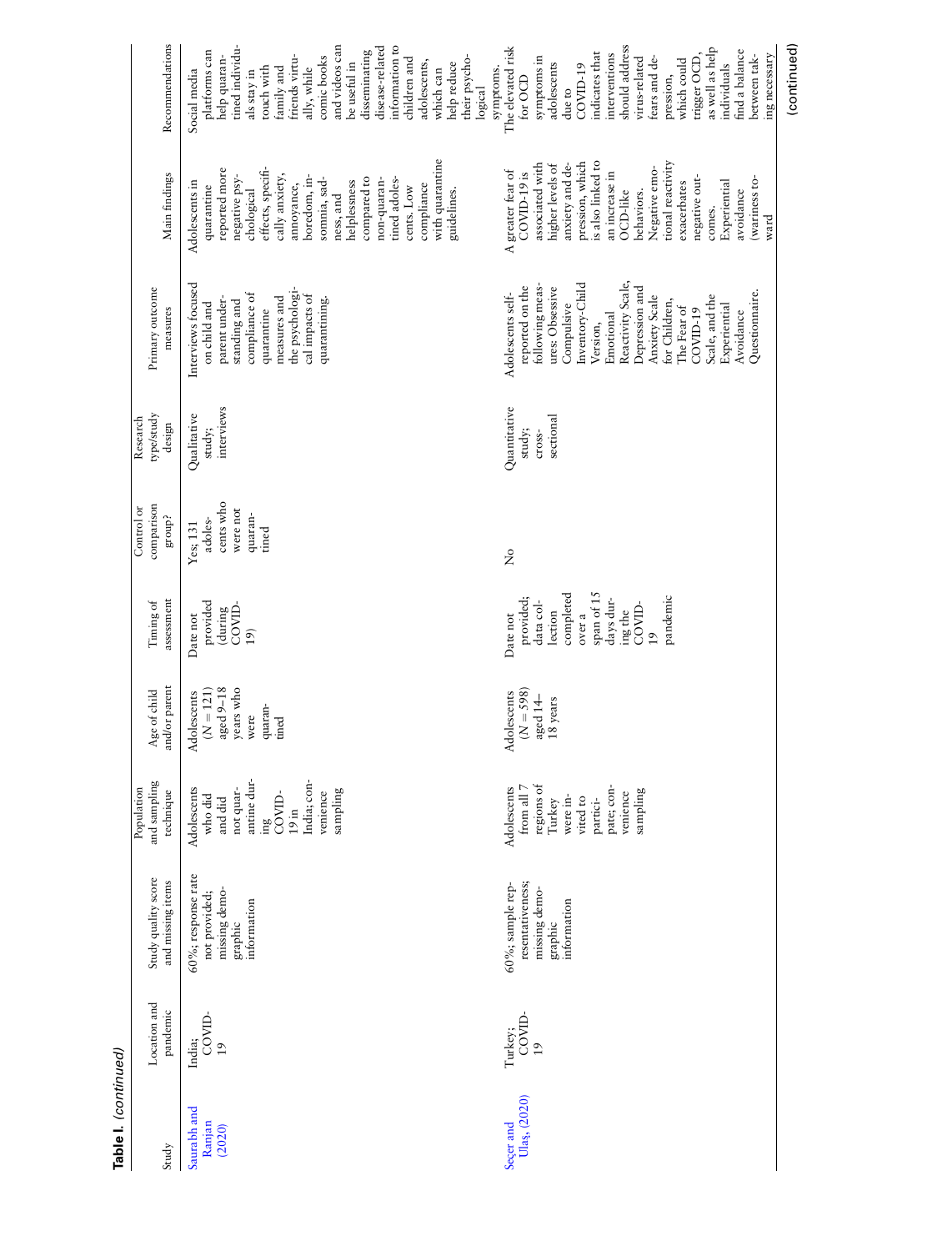| n |  |
|---|--|
|   |  |
|   |  |

| Study                                | Location and<br>pandemic | Study quality score<br>and missing items | and sampling<br>Population<br>technique | and/or parent<br>Age of child           | assessment<br>Timing of | comparison<br>Control or<br>group? | type/study<br>Research<br>design | Primary outcome<br>measures          | Main findings                                                          | Recommendations                                           |
|--------------------------------------|--------------------------|------------------------------------------|-----------------------------------------|-----------------------------------------|-------------------------|------------------------------------|----------------------------------|--------------------------------------|------------------------------------------------------------------------|-----------------------------------------------------------|
|                                      |                          |                                          |                                         |                                         |                         |                                    |                                  |                                      | the relationship<br>tions) mediates<br>negative situa-<br>experiencing | safety precau-<br>tions and en-<br>gaging in<br>unhealthy |
|                                      |                          |                                          |                                         |                                         |                         |                                    |                                  |                                      | COVID-19 and<br>between                                                | behaviors.<br>avoidance                                   |
|                                      |                          |                                          |                                         |                                         |                         |                                    |                                  |                                      | symptoms of<br>OCD.                                                    |                                                           |
| $\frac{Z \text{hou et al.}}{(2020)}$ | COVID-<br>China;         | 80%; response rate<br>was not            | Junior and                              | Adolescents                             | March 8 to<br>March     | Yes; adoles-                       | Quantitative<br>study;           | reported on the<br>Adolescents self- | Elevated rates for<br>depression and                                   | COVID-19<br>Awareness of                                  |
|                                      | $\overline{19}$          | provided                                 | senior<br>high<br>school stu-           |                                         | 15,2020                 | cents from<br>Hubei                | $\frac{1}{2}$                    | following meas-                      | anxiety were                                                           | and how to                                                |
|                                      |                          |                                          |                                         | $(N =$<br>8079)<br>aged 12-<br>18 years |                         | region                             | sectional                        | ures: Patient<br>Health              | found among<br>female stu-                                             | prevent/man-                                              |
|                                      |                          |                                          | dents                                   |                                         |                         |                                    |                                  |                                      |                                                                        | age it can be a                                           |
|                                      |                          |                                          | across 21                               |                                         |                         |                                    |                                  | Questionnaire<br>$(PHQ-9)$ to        | dents, those liv-<br>ing in rural                                      | protective fac-<br>tor against                            |
|                                      |                          |                                          | provinces<br>in China                   |                                         |                         |                                    |                                  | measure depres-                      | areas and                                                              | mental health                                             |
|                                      |                          |                                          | were in-                                |                                         |                         |                                    |                                  | sive symptoms                        | Hubei prov-                                                            | problems.                                                 |
|                                      |                          |                                          | vited to<br>partici-                    |                                         |                         |                                    |                                  | and the                              | ince, and stu-                                                         | Measures                                                  |
|                                      |                          |                                          |                                         |                                         |                         |                                    |                                  | Generalized                          | dents in higher-<br>grade levels. A                                    | should be                                                 |
|                                      |                          |                                          | pate; vol-                              |                                         |                         |                                    |                                  | Anxiety                              |                                                                        | taken to in-                                              |
|                                      |                          |                                          | untary re-                              |                                         |                         |                                    |                                  | Disorder scale                       | protective fac-                                                        | crease adoles-                                            |
|                                      |                          |                                          | iponse                                  |                                         |                         |                                    |                                  | $(GAD-7)$ to as-                     | tor appeared to                                                        | cents' under-                                             |
|                                      |                          |                                          | sampling                                |                                         |                         |                                    |                                  | sess anxiety                         | be greater                                                             | standing of the                                           |
|                                      |                          |                                          |                                         |                                         |                         |                                    |                                  | symptoms.                            | awareness of                                                           | virus in order                                            |
|                                      |                          |                                          |                                         |                                         |                         |                                    |                                  |                                      | COVID-19                                                               | to reduce their                                           |
|                                      |                          |                                          |                                         |                                         |                         |                                    |                                  |                                      | knowledge,                                                             | risk of depres-                                           |
|                                      |                          |                                          |                                         |                                         |                         |                                    |                                  |                                      | prevention,                                                            | sion and                                                  |
|                                      |                          |                                          |                                         |                                         |                         |                                    |                                  |                                      | control meas-                                                          | anxiety.                                                  |
|                                      |                          |                                          |                                         |                                         |                         |                                    |                                  |                                      | ures, and pro-                                                         |                                                           |
|                                      |                          |                                          |                                         |                                         |                         |                                    |                                  |                                      | COVID-19).<br>ections of                                               |                                                           |
|                                      |                          |                                          |                                         |                                         |                         |                                    |                                  |                                      |                                                                        |                                                           |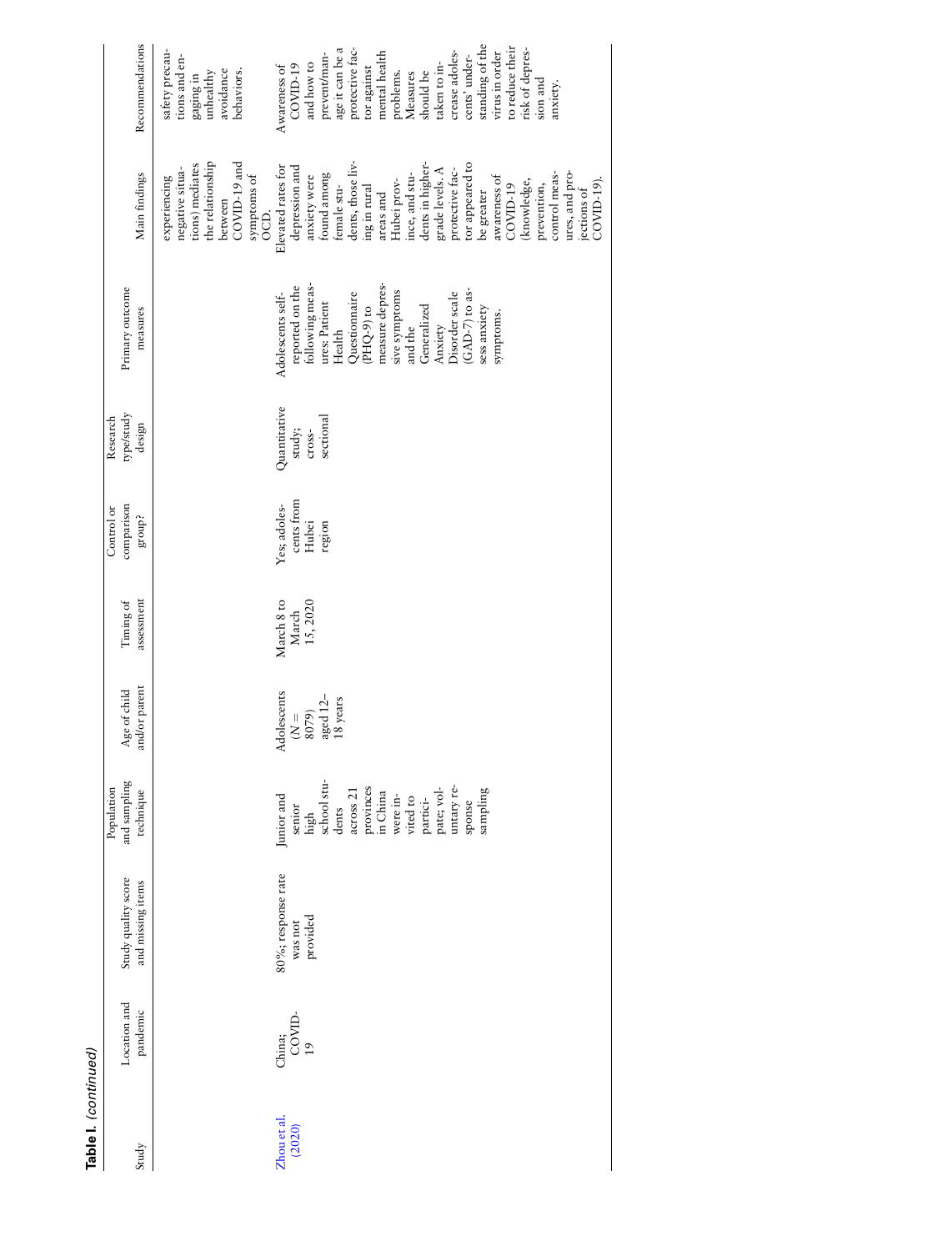<span id="page-12-0"></span>

Figure 1. PRISMA diagram outlining the process used to search and select articles.

annoyance, boredom, insomnia, sadness, and helplessness. Two studies found that parent and child mental health functioning were correlated ([Remmerswaal](#page-18-0) & [Muris, 2011](#page-18-0); [Sprang & Silman, 2013\)](#page-18-0).

Potential moderators and mediators of mental health outcomes were children's motivations for social distancing ([Oosterhoff et al., 2020\)](#page-18-0), optimism about pandemic projections ([Xie et al., 2020](#page-18-0)), emotional re-activity ([Se](#page-18-0)c[er & Ula](#page-18-0)s[, 2020\)](#page-18-0), experiential avoidance ([Se](#page-18-0)c[er](#page-18-0) & [Ula](#page-18-0)s[, 2020\)](#page-18-0), and knowledge of COVID-19 ([Zhou et al., 2020](#page-18-0)). Adolescents who engaged in social distancing because they wanted to avoid judgment or because a friend advised them to, reported greater anxiety and depressive symptoms, respectively ([Oosterhoff et al., 2020\)](#page-18-0). Youth who were not optimistic about the projections of the pandemic reported higher depressive symptoms [\(Xie et al., 2020\)](#page-18-0). Individual characteristics of the child such as negative emotional reactivity and greater experiential avoidance exacerbated negative mental health outcomes for children such as PTSD (Secser & Ulas[, 2020](#page-18-0)). Greater

awareness of COVID-19, specifically factual information about the disease, prevention measures, and projections of COVID-19, was a protective factor for negative mental health outcomes in children ([Zhou](#page-18-0) [et al., 2020\)](#page-18-0). It is important to note that all studies reporting on child mental health outcomes were crosssectional and that without longitudinal data, these results are correlational and should be interpreted cautiously.

#### Parent and Family Mental Health Outcomes

[Table II](#page-13-0) summarizes identified mental health outcomes for parents and families during pandemics. Seven studies examined parental and family mental health outcomes [\(Basurto-D](#page-17-0)á[vila et al., 2013;](#page-17-0) [Chan](#page-17-0) [et al., 2007;](#page-17-0) [Chen et al., 2011](#page-17-0); [Dodgson et al., 2010;](#page-17-0) [King et al., 2018;](#page-17-0) [Koller et al., 2006;](#page-18-0) [Mizumoto et al.,](#page-18-0) [2013;](#page-18-0) [Sprang & Silman, 2013](#page-18-0)). The majority of studies assessing mental health outcomes in parents used qualitative methods  $(n = 3)$  or interviews from mixed methods studies  $(n = 2)$ . Only one study evaluated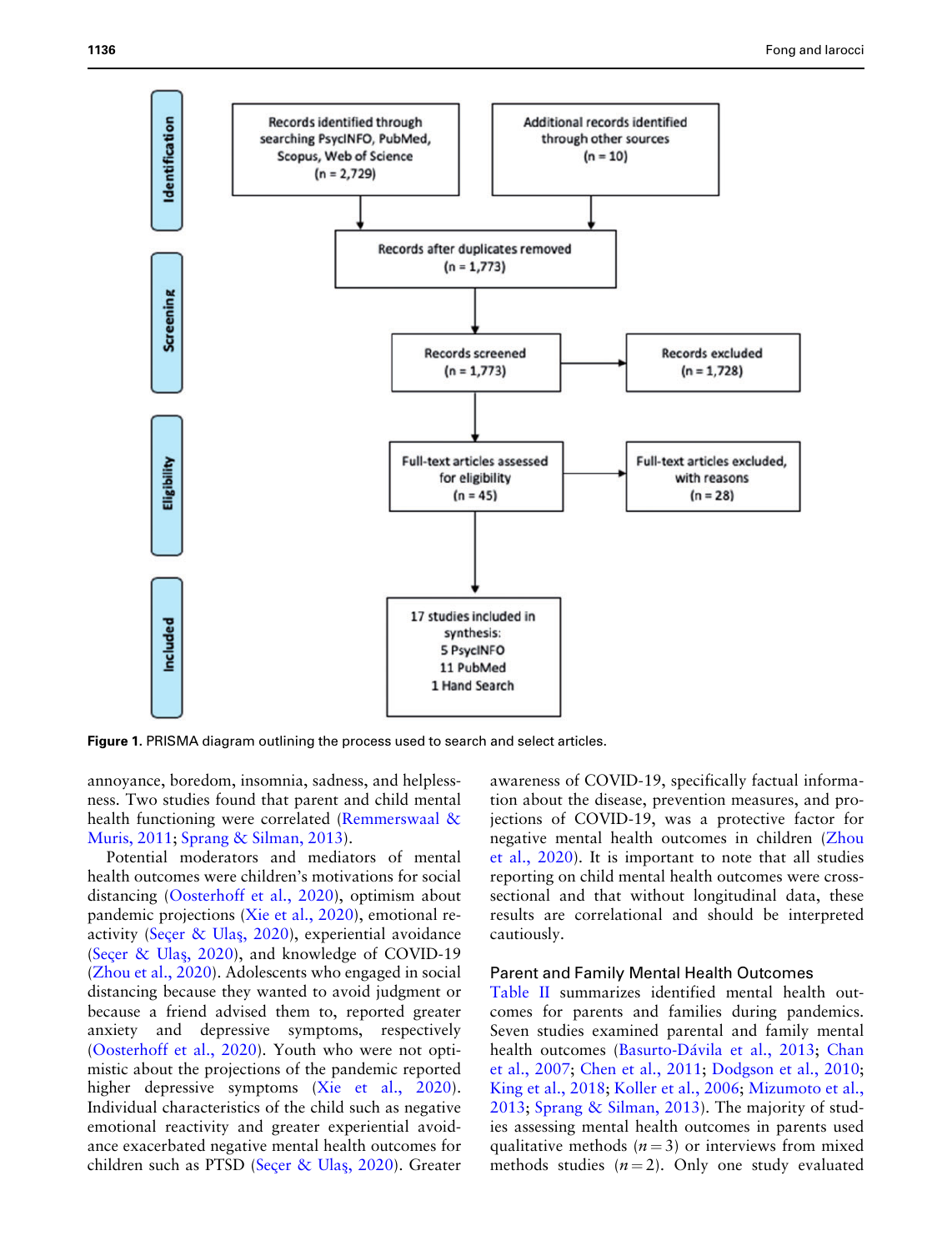<span id="page-13-0"></span>

| Article                                   | Method                 |          |            | Child outcomes |                       |           |                         |          |            |          | Parent and family outcomes |                         |                     | Information |
|-------------------------------------------|------------------------|----------|------------|----------------|-----------------------|-----------|-------------------------|----------|------------|----------|----------------------------|-------------------------|---------------------|-------------|
|                                           |                        | Anxiety  | Depression | PTSD           | worry<br>Fear,        | <b>CO</b> | quarantine<br>Impact of | Anxiety  | Depression | PTSD     | WOITY<br>Fear,             | quarantine<br>Impact of | Financial<br>burden | needs       |
| Saurabh and<br>Ranjan<br>(2020)           | Qualitative            |          |            |                | $\boldsymbol{\times}$ |           |                         |          |            |          |                            |                         |                     |             |
| Ulaş, (2020)<br>Seçer and                 | Quantitative           | $\times$ | $\times$   |                | $\boldsymbol{\times}$ | $\times$  |                         |          |            |          |                            |                         |                     |             |
| (2020)<br>Xie et al.                      | Quantitative           | $\times$ | ×          |                | $\times$              |           |                         |          |            |          |                            |                         |                     |             |
| Zhou et al.<br>(2020)                     | Quantitative           | $\times$ | $\times$   |                |                       |           |                         |          |            |          |                            |                         |                     |             |
| Sprang and<br>Silman                      | methods<br>Mixed       |          |            | $\mathsf{X}$   |                       |           | $\times$                |          |            | $\times$ |                            | $\times$                |                     |             |
| Effler et al.<br>(2013)                   | Quantitative           | $\times$ |            |                |                       |           |                         |          |            |          |                            |                         | $\times$            |             |
| Oosterhoff<br>(2010)                      | Quantitative           | $\times$ | $\times$   |                |                       |           |                         |          |            |          |                            |                         | $\times$            |             |
| et al. (2020)<br>Remmerswaal<br>and Muris | Quantitative           |          |            |                | $\times$              |           |                         |          |            |          |                            |                         | $\times$            |             |
| (2011)                                    |                        |          |            |                |                       |           |                         |          |            |          |                            |                         |                     |             |
| Dávila et al.<br>(2013)<br>Basurto-       | Quantitative           |          |            |                |                       |           |                         |          |            |          |                            |                         | $\times$            |             |
| Chan et al.<br>(2007)                     | Qualitative            |          |            |                |                       |           |                         | $\times$ |            |          | $\times$                   | $\times$                |                     | $\times$    |
| Chen et al.<br>(2011)                     | Quantitative           |          |            |                |                       |           |                         |          |            |          | $\times$                   |                         | $\times$            |             |
| Dodgson et al.<br>(2010)                  | Qualitative            |          |            |                |                       |           |                         |          |            |          | $\times$                   | $\times$                | $\times$            | $\times$    |
| King et al.                               | Mixed                  |          |            |                |                       |           |                         |          |            |          | $\times$                   |                         |                     | $\times$    |
| Koller et al.<br>(2018)                   | Qualitative<br>methods |          |            |                |                       |           |                         |          |            |          |                            | $\times$                |                     |             |
| Mizumoto<br>(2006)                        | Quantitative           |          |            |                |                       |           |                         |          |            |          |                            |                         | $\times$            |             |
| et al. (2013)<br>Fung and                 | Quantitative           |          |            |                |                       |           |                         |          |            |          |                            |                         |                     | $\times$    |
| Loke (2010)<br>et al. (2011)<br>Kavanagh  | Quantitative           |          |            |                |                       |           |                         |          |            |          |                            |                         |                     | $\times$    |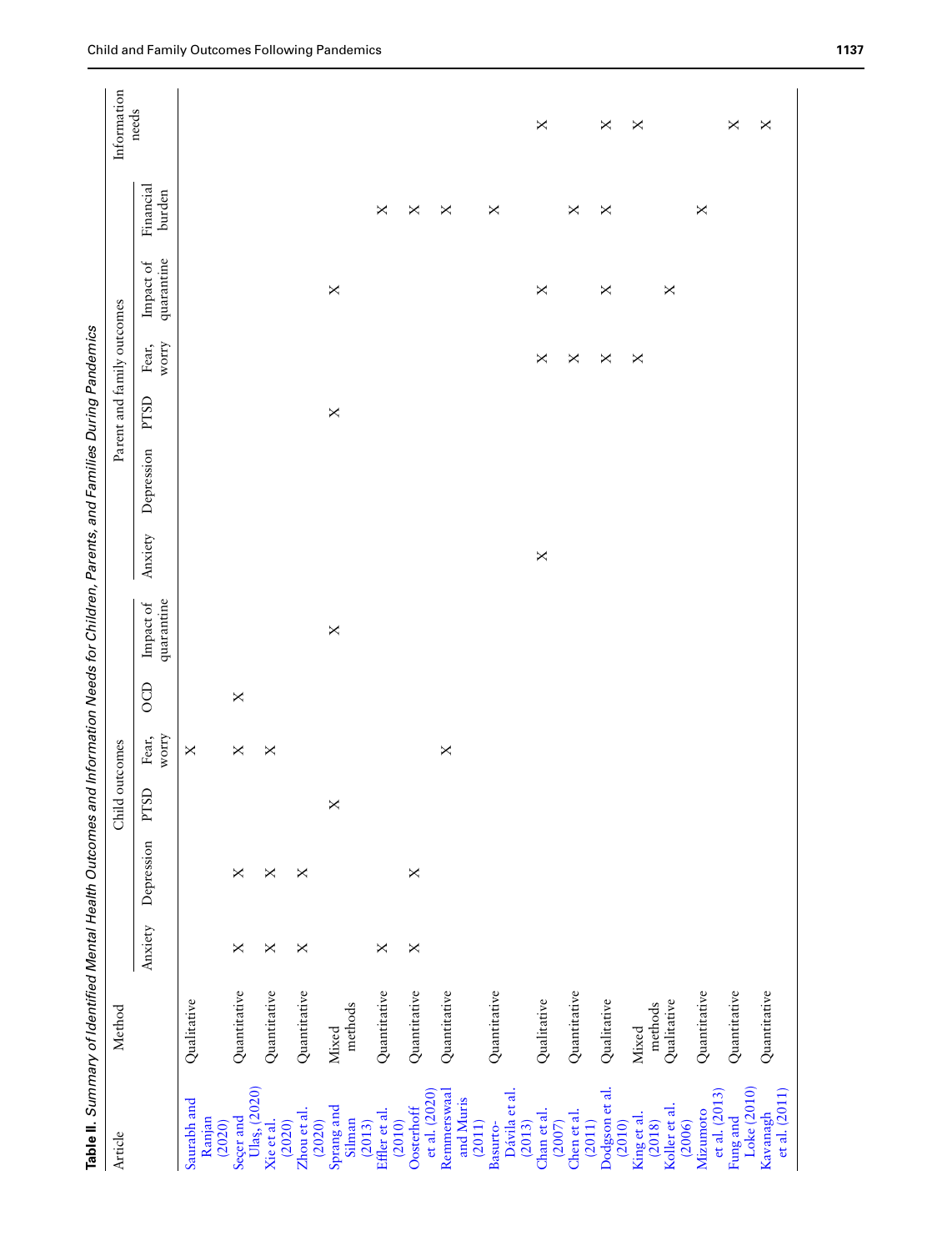mental health outcomes using a validated PTSD scale ([Sprang & Silman, 2013](#page-18-0)). Results revealed that parents experienced a range of negative psychological impacts as a result of pandemics, specifically heightened vigilance [\(Dodgson et al., 2010\)](#page-17-0), excessive worry and fear [\(King et al., 2018;](#page-17-0) [Koller et al., 2006\)](#page-18-0), anxiety [\(Chan et al., 2007](#page-17-0)), and PTSD [\(Sprang & Silman,](#page-18-0) [2013\)](#page-18-0). Common sources of stress and anxiety for parents included concerns over the short- and longterm health impacts on their child [\(King et al., 2018\)](#page-17-0), and their child's education and missed schoolwork during school closures ([Basurto-D](#page-17-0)ávila et al., 2013; [Chen et al., 2011\)](#page-17-0). Similar to the results for children regarding the impact of quarantine, parents who were quarantined were more likely to meet clinical criteria for PTSD ([Sprang](#page-18-0) & [Silman, 2013](#page-18-0)) and perceived this to have a detrimental impact on their well-being [\(King](#page-17-0) [et al., 2018\)](#page-17-0). Mitigating factors, such as the age of the parent, family socioeconomic status (SES), and proximity to individuals personally infected by the disease, were found to impact parent and family outcomes. Older parents reported lower rates of PTSD ([Sprang](#page-18-0) [& Silman, 2013](#page-18-0)) and higher SES families were less negatively impacted by additional childcare expenses and loss of wages [\(Basurto-D](#page-17-0)á[vila et al., 2013](#page-17-0)). Less fear and anxiety around the pandemic was related to a greater proximity to areas affected by outbreaks or lack of personal or immediate contact with those infected by the disease ([King et al., 2018](#page-17-0)).

Five studies reported on the financial burden of pandemics on families ([Basurto-D](#page-17-0)ávila et al., 2013; [Chen et al., 2011](#page-17-0); [Dodgson et al., 2010](#page-17-0); [Effler et al.,](#page-17-0) [2010;](#page-17-0) [Mizumoto et al., 2013](#page-18-0)). Work absenteeism was positively correlated with the length of school closures ([Effler et al., 2010](#page-17-0); [Fang et al., 2011](#page-17-0); [Mizumoto et al.,](#page-18-0) [2013\)](#page-18-0), whereas loss of wages was negatively correlated with the age of the child. There were no quantitative studies on the impact of the financial burden on mental health outcomes, but a qualitative study by Dodgson indicated that this was a major source of stress for parents, impacting their mental health and well-being. All of the studies reporting on parent and family mental health outcomes utilized cross-sectional designs, thus, these results are correlational and should be interpreted cautiously.

Only one study included in this review explored resilience in families during pandemics [\(Koller et al.,](#page-18-0) [2006\)](#page-18-0). In this qualitative study, parents articulated that communication with loved ones during quarantine exerted a powerful impact on families' well-being despite isolation. Several parents expressed that despite many of the negative impacts of SARS, there were positive outcomes on their families following the outbreak. For example, some parents observed that family members were more openly affectionate with one another than before the pandemic occurred.

Others perceived positive changes in their parenting, mentioning that they had made more of an effort to spend time with their families once the outbreak ended and regular routines were in place. This greater appreciation for family and modifications in their parenting behaviors more generally reflected transformations in their perspective and outlook on life.

#### Information Needs

Five studies reported on the main and most trusted sources of information for families, and their information needs during pandemics [\(Dodgson et al., 2010;](#page-17-0) [Fung & Loke, 2010;](#page-17-0) [Kavanagh et al., 2011;](#page-17-0) [King](#page-17-0) [et al., 2018](#page-17-0); [Koller et al., 2006\)](#page-18-0). Parents most heavily relied on information about the pandemic from their child's school, health department, and media. Rates of parents' reliance on the media were similar across studies and ranged from 44% ([Kavanagh et al., 2011](#page-17-0)) to 50% ([Fung](#page-17-0) & [Loke, 2010](#page-17-0)). However, despite the media being one of the major sources of information, only a minority of parents found this source to be trustworthy and useful. Qualitative data from [Dodgson et al. \(2010\)](#page-17-0) suggest that a perceived lack of trust in the media may stem from conflicting and changing messages across news sources. [Koller et al.](#page-18-0) [\(2006\)](#page-18-0) further corroborated this finding, revealing that parents report an excess of changing information and recommendations which contribute to their overall confusion and stress. In contrast, the majority of parents found that information provided by health departments, schools, doctors, and nurses to be useful and trusted ([Kavanagh et al., 2011;](#page-17-0) [King et al., 2018\)](#page-17-0). One study assessing information needs of families during pandemics found that parents prioritized information around safety protocols and expressed the need for clear guidelines and checklists to support them in their decision-making ([Fung & Loke, 2010\)](#page-17-0).

## **Discussion**

# What Have We Learned From Previous Pandemics That Can Help Children and Families Better Cope With COVID-19? Child Outcomes

Findings from the studies that reported on children's anxiety, depressive symptoms, PTSD, and fear symptoms following previous pandemics indicate a significant negative impact of social isolation and quarantining. Results also suggest potential mitigating factors that may attenuate or exacerbate the fear and anxiety children experience. Gender was found to be a risk factor for depression and anxiety symptoms in high school students, with higher rates of both were found in females. This finding is consistent with preliminary reports indicating that pandemics impact females and males differently by exacerbating existing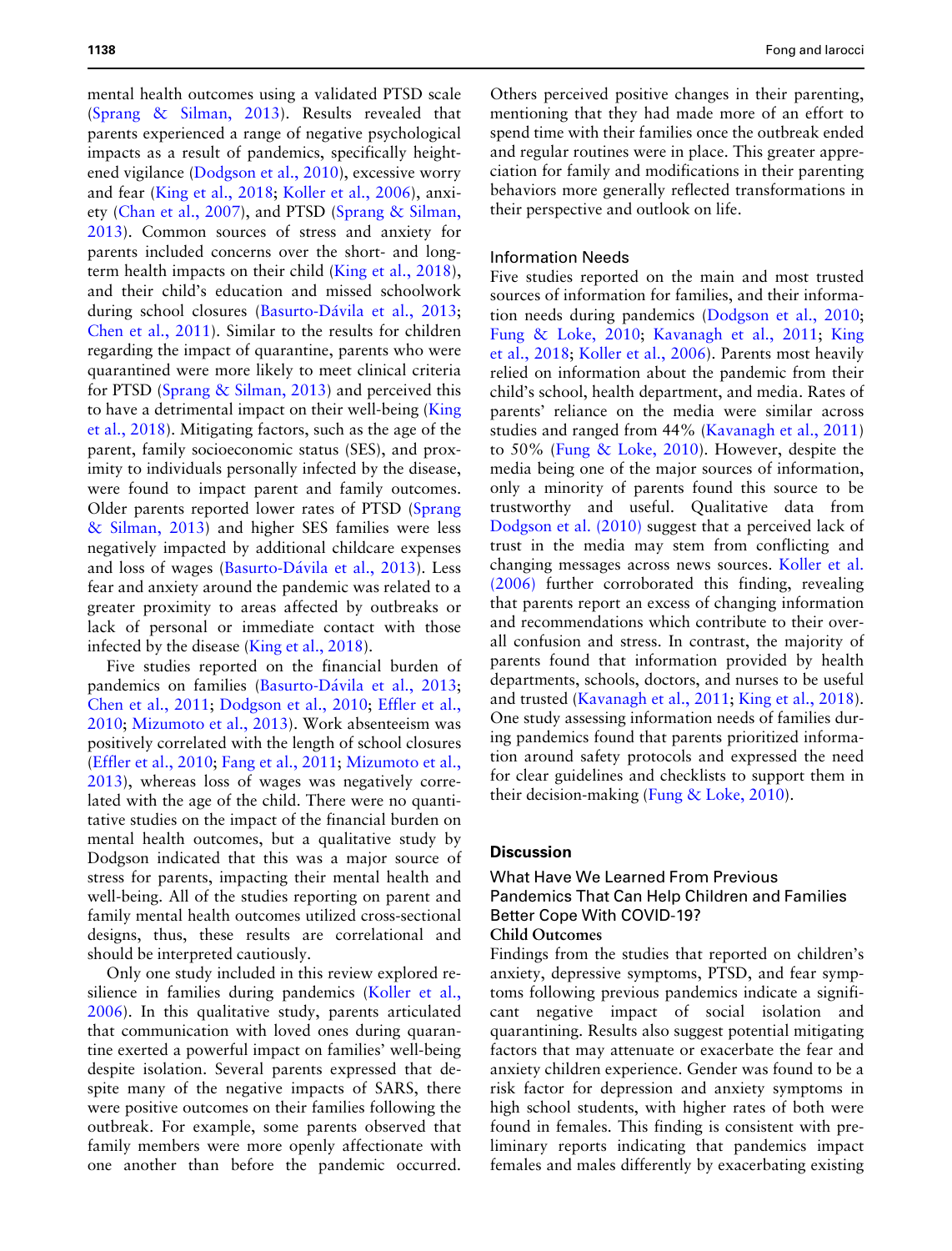inequalities for the former ([UNFPA, 2020](#page-18-0)), placing them at an elevated risk for gender-based violence, exploitation, and child labor ([Plan International, 2020\)](#page-18-0).

The way in which threatening information about infectious disease outbreaks are communicated to children impacts their ability to adjust. Moderating factors such as the age of the child were shown to influence a child's level of fear and anxiety with younger children showing elevated levels. These findings suggest that parents should provide information to their children that is accurate and appropriate for the child's age and developmental level.

The correlation between parent and child PTSD scores highlight the reciprocal nature of parent and child mental health and suggest that mental health providers should screen for caregiver mental health disorders and that the presence of mental illness should signal assessments in other family members and children. More studies are required to fully understand the mediators and moderators impacting the link between pandemics and mental health outcomes. Future studies will benefit from using validated measures to assess child and family characteristics and their outcomes. Longitudinal designs are also needed to verify current findings.

## Parent and Family Outcomes

Results from the studies that examined parental and family outcomes suggest that parents and caregivers experience high stress, anxiety, and financial burden during pandemics. The needs of caregivers should not be overlooked given that their capacity to support and protect their children ultimately depends on their own coping abilities and well-being. Similar to children, parents also experience anxiety, PTSD, fear and emotional distress. This body of research indicates that not only do parents experience excessive fear over the physical and mental health of their children but that concerns over losing their jobs and finding childcare exacerbate their anxiety, having a negative impact on their well-being.

#### Information Needs

A review of the literature has also shed light on the most trusted sources of information for families during pandemics. The majority of parents perceived their schools and health departments to be reliable and found the information from these sources useful. Mental health providers can help facilitate and promote health literacy by collaborating with schools and local community leaders to develop resource information sheets informing parents of common signs and symptoms of mental health problems to look out for in their children as well as resources and supports available. Findings also indicate that despite substantial reliance on the media for information, many

parents do not trust or perceive this source as reliable. More studies are needed to fully understand the scope of parents' information needs during pandemics in order to provide support for families in planning for future infectious disease outbreaks and to help inform the design of future information campaigns.

# What Should Policy Makers Consider Moving Forward With the Management of COVID-19? Child Outcomes

Findings from this review suggest that policies need to be in place to reduce barriers to access parent and child mental health services. This review has shown that children experiencing social isolation are at a high risk for developing PTSD and anxiety-related symptoms. When school-based and in-person mental health services are interrupted or discontinued, other remote, technology-based interventions are urgently needed, especially for vulnerable children. This is especially true for families from low-income households who are less likely to have access to reliable internet services and technology equipment. Governments should consider legislation to provide province or statewide resources to remove this barrier. This will also help address inequalities when it comes to remote learning and educational support for low-income families. This review suggests that health care professionals can address children's mental health preventatively, which may be more cost-effective and successful in the long term. Providing free resources and psychoeducation to parents and teachers to help them identify early warning signs of mental health deterioration in their children will also help mitigate negative outcomes of the pandemic. As previous research by [Prime et al. \(2020\)](#page-18-0) indicates, recognizing pathways to resilience and supporting parents and professionals who work with children is crucial to strengthening both child and family mental health and well-being.

#### Parent and Family Outcomes

A significant source of stress for parents is the financial impact of having to miss work and concerns over losing their job. To address this, policies such as universal paid sick leave would allow parents to stay home if they become infected with the virus without having to worry about finances or losing their jobs. Policies are needed that emphasize flexibility for the diversity of childcare needs, easy and quick access to government relief funding to prevent financial burden and help ease the transition back to work, and child care support programs that allow parents to better cope with their responsibilities during the pandemic. These measures may help mitigate negative outcomes for children and their families. Additionally, it is important that governments protect and support civil society organizations and communities who play a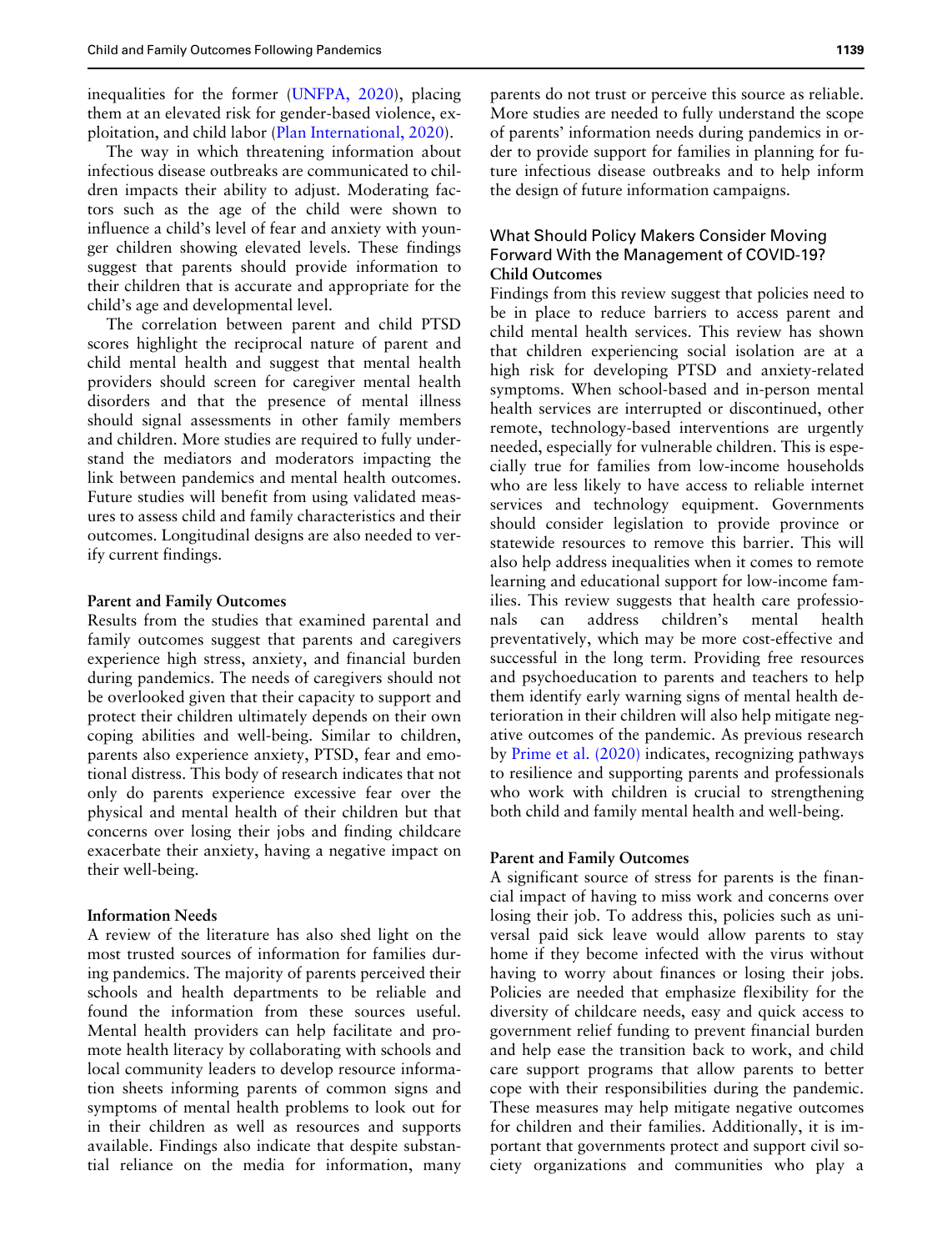critical role in implementing policies, protecting public health, and providing access to needed supplies, medical care, and social services.

A World Health Organization report found that 70% of health care workers are both women and parents ([Boniol et al., 2019\)](#page-17-0). Better protection is needed for these individuals both because they serve on the front line and are more physically vulnerable to infection but also because they are vulnerable due to elevated stress levels they experience on a daily basis and its impact on the entire family's well-being. Policies need to address the concerns of parents who are simultaneously balancing the need to financially provide while keeping their children healthy and safe. Providing medical and mental health care as well as financial security to workers with an elevated risk of contracting the disease is crucial in light of findings from the review highlighting this as a major concern and need for parents.

Other families who are "at risk", meaning that they may have been living under stressful conditions prior to COVID-19, should also be considered as their stress would likely have risen to intolerable levels during the pandemic. These are families coping with domestic violence, youth protection issues, mental health concerns, and disabilities. These families have particular needs that cannot be put on hold during a pandemic. The removal of the essential supports that they rely on daily may be enough to provoke a crisis. Policies need to balance the need to protect the public as a whole and also vulnerable individuals.

#### Information Needs

The safety of public health depends on quick, accessible, and accurate information. It is essential that governments provide up-to-date and evidence-based information about the threat of the virus and measures the public should take to keep healthy and safe. Free access to high-speed broadband internet is needed, especially for low-income families, to prevent inequities. When banning misinformation is not possible, governments need to support and advocate rigorous factchecking and professional journalism.

Despite the abundance of information on how to support children during COVID-19, the research on child and family experiences during pandemics is scarce. Government funding supporting research in this area in open access scientific journals is critical during this time. It allows researchers to take advantage of the natural and universal conditions of adversity brought on by pandemics to study a host of risk and protective factors and the impact on child and family outcomes. Of particular interest is what child and family resilience can teach us about overcoming, and even thriving, in the face of adversity.

## Mitigating Negative Impacts of Social Isolation

Lastly, a greater emphasis on ensuring policies are in place not only to protect frontline staff from contracting the disease by providing a safe workplace environment and adequate supply of protective equipment, but also, from psychosocial adversity by mitigating its effects on domestic violence, depression, drug addiction, alcohol abuse, and suicide. A recent article found a 50% drop in reports of child abuse in Illinois after schools were forced to close ([Eldeib, 2020\)](#page-17-0). This decline was attributed to a decrease in access to mandated reporters such as teachers, pediatricians, and mental health workers, rather than a decrease in abuse. Although school closures and social distancing measures have helped contain the spread of the virus, other unanticipated consequences of social isolation policies, such as the shutdown of supportive services, has left vulnerable individuals at risk. Government action and federal policies are needed to address the psychosocial effects of COVID-19. In particular, individuals and families at risk need immediate attention by providing shelters for women and children escaping domestic violence, outreach and counseling for those with addiction and mental health difficulties, and specialized support for those living with disabilities.

#### Critique of the Literature

The existing research in this area is scarce and though a number of studies were of high quality, the majority were of low to moderate quality. A number of quantitative studies included large sample sizes, however, the main outcomes relied on survey-based single-item measures of mental health. The majority of these studies also lacked a comparison group collecting data on pre- and post-pandemic outcomes. For qualitative studies, the most common unmet criteria related to a lack of detailed information about methods and data analysis. For all three study designs less than a quarter were theory driven. Utilizing existing theories, such as [Bronfenbrenner's \(1979\)](#page-17-0) Ecological Systems Theory and Family Stress Theory ([Conger](#page-17-0) & [Conger, 2002\)](#page-17-0), to inform research in this area is crucial in light of the growing evidence suggesting the reciprocal nature of family processes and child adaptation ([Prime et al.,](#page-18-0) [2020\)](#page-18-0). Another limitation of the existing studies on this topic relates to the lack of information regarding the child's current health status. Future studies should assess this in order to determine the additional impact of having a chronic health condition on mental health.

#### Limitations of the Review

It should be noted that while the review had a number of strengths, including the high agreement between reviewers who screened papers and use of a validated critical appraisal tool, there are also a number of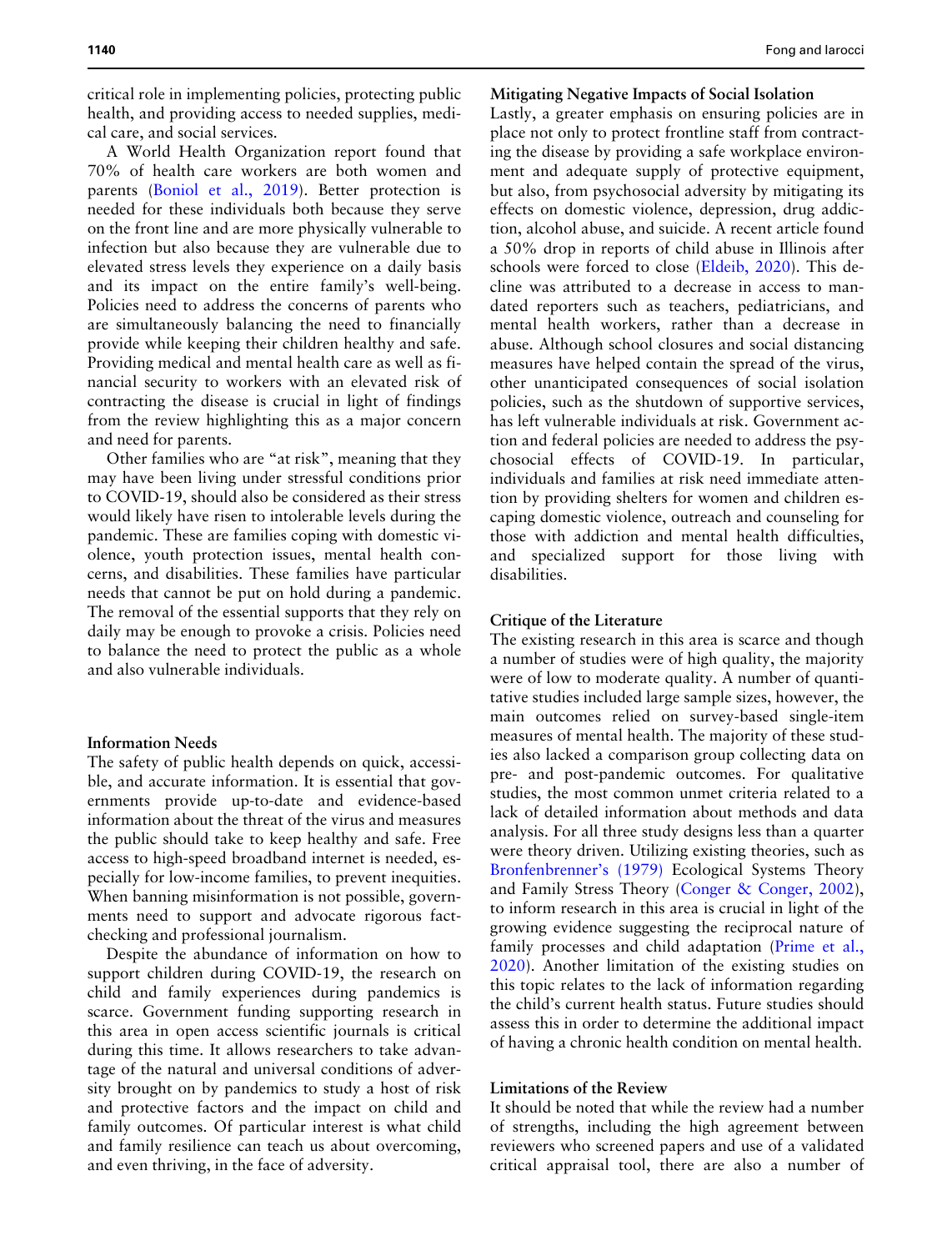<span id="page-17-0"></span>limitations that must be considered. Due to the lack of research in this area, our review only identified a small number of papers meeting inclusion criteria. Therefore, the risk and mitigating factors identified should not be considered exhaustive or definitive. Given that there are a range of tools for assessing study quality and risk of bias, it is possible that the MMAT may not have fully captured all potential methodological issues relevant to each study design. Lastly, all studies included in this review were crosssectional in nature and therefore causal links between risk factors and mental health outcomes cannot be determined.

Conflicts of interest: None declared.

#### Acknowledgments

The authors would like to thank Alyssa Chan (AC) and Alanna de la Vega (AV) for assisting with the interrater reliability and study quality/risk of bias assessments.

#### References

- Jazeera, A. (2020). Coronavirus: Which countries have confirmed cases? Retrieved April 20, 2020, from [https://www.](https://www.aljazeera.com/news/2020/01/countries-confirmed-cases-coronavirus-200125070959786.html) [aljazeera.com/news/2020/01/countries-confirmed-cases](https://www.aljazeera.com/news/2020/01/countries-confirmed-cases-coronavirus-200125070959786.html)[coronavirus-200125070959786.html](https://www.aljazeera.com/news/2020/01/countries-confirmed-cases-coronavirus-200125070959786.html)
- Basurto-Dávila, R., Garza, R., Meltzer, M. I., Carlino, O. L., Albalak, R., Orellano, P. W., Uez, O., Shay, D. K., Santandrea, C., Weis, M. d C., Averhoff, F., & Widdowson, M.-A. (2013). Household economic impact and attitudes toward school closures in two cities in Argentina during the 2009 influenza A (H1N1) pandemic. Influenza and Other Respiratory Viruses, 7, 1308–1315. <https://doi.org/10.1111/irv.12054>
- Boniol M, McIsaac M, Xu L, Wuliji T, Diallo K, Campbell J. Gender equity in the health workforce: analysis of 104 countries. Working paper 1. Geneva: World Health Organization; 2019 (WHO/HIS/HWF/Gender/WP1/ 2019.1).Licence: CC BY-NC-SA 3.0 IGO.
- Bronfenbrenner, U. (1979). The ecology of human development: Experiments by nature and design. Harvard University Press.
- Canadian Government. (2020). Coronavirus disease (COVID-19): Travel restrictions, exemptions and advice. Retrieved May 30, 2020,
- Canadian Government (2020). Canada Emergency Response Benefit. Retrieved May 30, 2020, from [https://www.can](https://www.canada.ca/en/services/benefits/ei/cerb-application.html)[ada.ca/en/services/benefits/ei/cerb-application.html](https://www.canada.ca/en/services/benefits/ei/cerb-application.html)
- Chan, S. S. C., Leung, D., Chui, H., Tiwari, A. F. Y., Wong, E. M. Y., Wong, D. C. N., Barnsteiner, J. H., & Lau, Y.-L. (2007). Parental response to child's isolation during the SARS outbreak. Ambulatory Pediatrics, 7, 401-404. [http://proxy.lib.sfu.ca/login?url](http://proxy.lib.sfu.ca/login?url=)= [https://search.ebscohost.](https://search.ebscohost.com/login.aspx?direct=true&hx0026;db=mnh&hx0026;AN=17870650&hx0026;site=ehost-live) [com/login.aspx?direct](https://search.ebscohost.com/login.aspx?direct=true&hx0026;db=mnh&hx0026;AN=17870650&hx0026;site=ehost-live)=[true&db](https://search.ebscohost.com/login.aspx?direct=true&hx0026;db=mnh&hx0026;AN=17870650&hx0026;site=ehost-live)=[mnh&AN](https://search.ebscohost.com/login.aspx?direct=true&hx0026;db=mnh&hx0026;AN=17870650&hx0026;site=ehost-live)=[17870650](https://search.ebscohost.com/login.aspx?direct=true&hx0026;db=mnh&hx0026;AN=17870650&hx0026;site=ehost-live) [&site](https://search.ebscohost.com/login.aspx?direct=true&hx0026;db=mnh&hx0026;AN=17870650&hx0026;site=ehost-live)=[ehost-live](https://search.ebscohost.com/login.aspx?direct=true&hx0026;db=mnh&hx0026;AN=17870650&hx0026;site=ehost-live)
- Chen, W.-C., Huang, A. S., Chuang, J.-H., Chiu, C.-C., & Kuo, H.-S. (2011). Social and economic impact of school closure resulting from pandemic influenza A/H1N1. Journal of Infection, 62, 200–203. [https://doi.org/10.](https://doi.org/10.1016/j.jinf.2011.01.007) [1016/j.jinf.2011.01.007](https://doi.org/10.1016/j.jinf.2011.01.007)
- Conger, R. D., & Conger, K. J. (2002). Resilience in Midwestern families: Selected findings from the first decade of a prospective, longitudinal study. Journal of Marriage and Family, 64, 361–373. [https://doi.org/10.](https://doi.org/10.1111/j.1741-3737.2002.00361.x) [1111/j.1741-3737.2002.00361.x](https://doi.org/10.1111/j.1741-3737.2002.00361.x)
- Dodgson, J., Tarrant, M., Chee, Y., & Watkins, A. (2010). New mothers' experiences of social disruption and isolation during the severe acute respiratory syndrome outbreak in Hong Kong. Nursing & Health Sciences, 12, 198–204. [https://doi.org/10.](https://doi.org/10.1111/j.1442-2018.2010.00520.x) [1111/j.1442-2018.2010.00520.x](https://doi.org/10.1111/j.1442-2018.2010.00520.x)
- Dray, J., Bowman, J., Wolfenden, L., Campbell, E., Freund, M., Hodder, R., & Wiggers, J. (2015). Systematic review of universal resilience interventions targeting child and adolescent mental health in the school setting: Review protocol. Systematic Reviews, 4(1), 186.[https://doi.org/10.](https://doi.org/10.1186/s13643-015-0172-6) [1186/s13643-015-0172-6](https://doi.org/10.1186/s13643-015-0172-6)
- Effler, P. V., Carcione, D., Giele, C., Dowse, G. K., Goggin, L., & Mak, D. B. (2010). Household responses to pandemic (H1N1) 2009-related school closures, Perth, Western Australia. Emerging Infectious Diseases, 16, 205–211.<https://doi.org/10.3201/eid1602.091372>
- Eldeib, D. (2020, June 7). Calls to Illinois' Child Abuse Hotline Dropped by Nearly Half Amid the Spread of Coronavirus. Here's Why That's Not Good News. ProPublica Illinois. [https://www.propublica.org/article/il](https://www.propublica.org/article/illinois-dcfs-child-abuse-hotline-calls-coronavirus)[linois-dcfs-child-abuse-hotline-calls-coronavirus](https://www.propublica.org/article/illinois-dcfs-child-abuse-hotline-calls-coronavirus)
- Fang, P., Han, X., Chen, J., Feng, L., Tang, S., & Yu, H. (2011). How many working days would be missed due to moderate or severe influenza pandemic in China? Scandinavian Journal of Public Health, 39, 656–664. <https://doi.org/10.1177/1403494810396401>
- Fung, O., & Loke, A. (2010). Disaster preparedness of families with young children in Hong Kong. Scandinavian Journal of Public Health, 38, 880–888. [https://doi.org/10.](https://doi.org/10.1177/1403494810382477) [1177/1403494810382477](https://doi.org/10.1177/1403494810382477)
- Hong, Q. N., Gonzalez-Reyes, A., & Pluye, P. (2018). Improving the usefulness of a tool for appraising the quality of qualitative, quantitative and mixed methods studies, the Mixed Methods Appraisal Tool (MMAT). Journal of Evaluation in Clinical Practice, 24, 459–467. [https://doi.](https://doi.org/10.1111/jep.12884) [org/10.1111/jep.12884](https://doi.org/10.1111/jep.12884)
- Kavanagh, A. M., Bentley, R. J., Mason, K. E., McVernon, J., Petrony, S., Fielding, J., LaMontagne, A. D., & Studdert, D. M. (2011). Sources, perceived usefulness and understanding of information disseminated to families who entered home quarantine during the H1N1 pandemic in Victoria, Australia: A cross-sectional study. BMC Infectious Diseases, 11(1), 2[.https://doi.org/10.1186/](https://doi.org/10.1186/1471-2334-11-2) [1471-2334-11-2](https://doi.org/10.1186/1471-2334-11-2)
- King, C. L., Chow, M. Y. K., Wiley, K. E., & Leask, J. (2018). Much ado about flu: A mixed methods study of parental perceptions, trust and information seeking in a pandemic. Influenza and Other Respiratory Viruses, 12, 514–521.<https://doi.org/10.1111/irv.12547>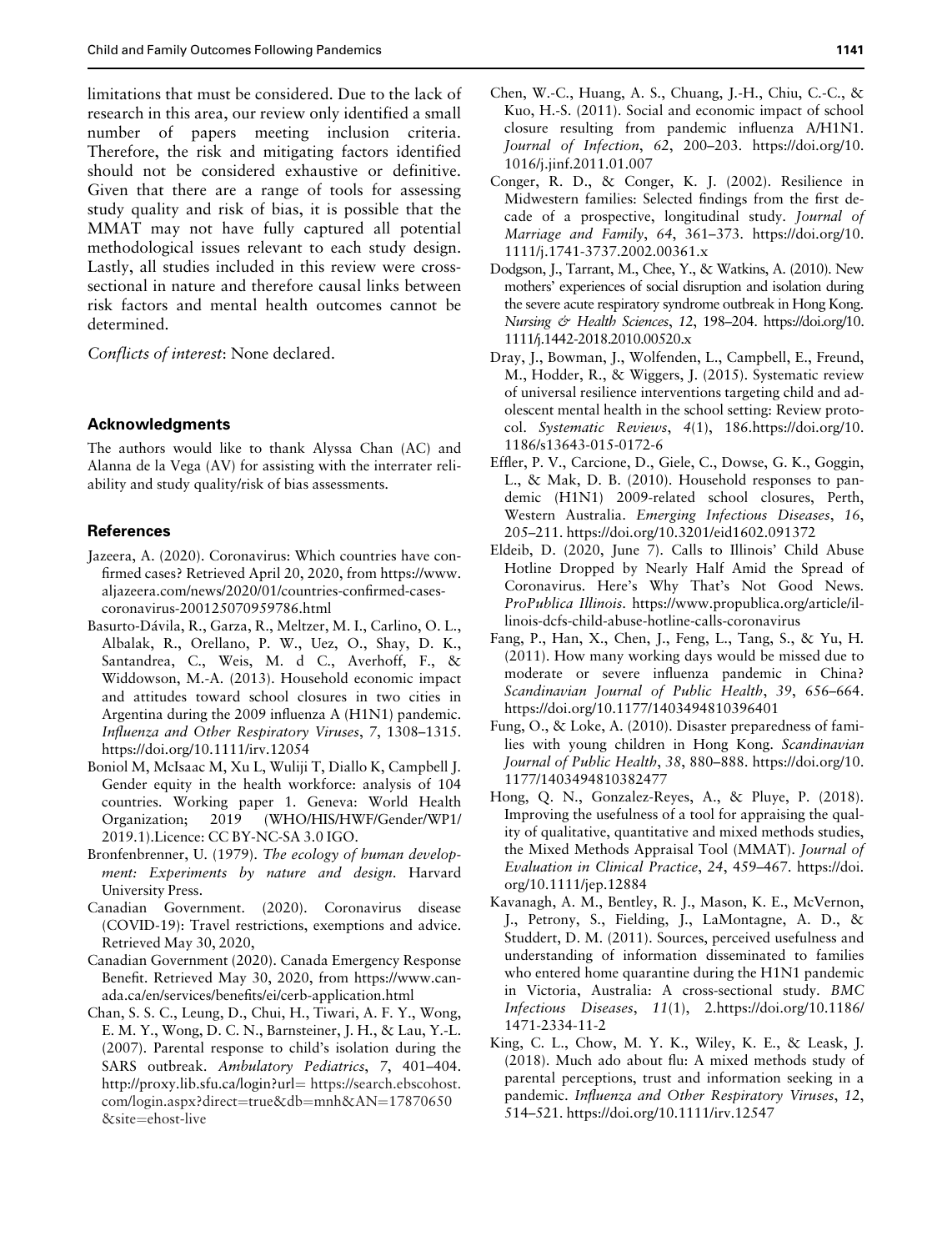- <span id="page-18-0"></span>Koller, D. F., Nicholas, D. B., Goldie, R. S., Gearing, R., & Selkirk, E. K. (2006). When family-centered care is challenged by infectious disease: Pediatric health care delivery during the SARS outbreaks. *Qualitative Health Research*, 16(1), 47–60.<https://doi.org/10.1177/1049732305284010>
- Lai, B., Auslander, B., Fitzpatrick, S., & Podkowirow, V. (2014). Disasters and depressive symptoms in children: A review. Child & Youth Care Forum, 43, 489–504. [https://](https://doi.org/10.1007/s10566-014-9249-y) [doi.org/10.1007/s10566-014-9249-y](https://doi.org/10.1007/s10566-014-9249-y)
- Mizumoto, K., Yamamoto, T., & Nishiura, H. (2013). Contact behaviour of children and parental employment behaviour during school closures against the pandemic influenza A (H1N1-2009) in Japan. Journal of International Medical Research, 41, 716–724. [https://doi.org/10.1177/](https://doi.org/10.1177/0300060513478061) [0300060513478061](https://doi.org/10.1177/0300060513478061)
- Moher, D., Liberati, A., Tetzlaff, J., & Altman, D. G. (2009). Preferred reporting items for systematic reviews and meta-analyses: The PRISMA statement. Annals of Internal Medicine, 151, 264[.https://doi.org/10.7326/0003-](https://doi.org/10.7326/0003-4819-151-4-200908180-00135) [4819-151-4-200908180-00135](https://doi.org/10.7326/0003-4819-151-4-200908180-00135)
- Oosterhoff, B., Palmer, C. A., Wilson, J., & Shook, N. (2020). Adolescents' motivations to engage in social distancing during the COVID-19 pandemic: Associations with mental and social health. Journal of Adolescent Health, 67, 179–185. [https://doi.org/10.1016/j.jado](https://doi.org/10.1016/j.jadohealth.2020.05.004)[health.2020.05.004](https://doi.org/10.1016/j.jadohealth.2020.05.004)
- Plan International (2020). "Shadow Pandemic" Unfolding as Girls' Health, Rights, and Freedoms Erode. [https://plan-in](https://plan-international.org/news/2020-05-27-shadow-pandemic-unfolding-srhr)[ternational.org/news/2020-05-27-shadow-pandemic](https://plan-international.org/news/2020-05-27-shadow-pandemic-unfolding-srhr)[unfolding-srhr](https://plan-international.org/news/2020-05-27-shadow-pandemic-unfolding-srhr)
- Prime, H., Wade, M., & Browne, D. T. (2020). Risk and resilience in family well-being during the COVID-19 pandemic. American Psychologist, 75, 631–643. [https://doi.](https://doi.org/10.1037/amp0000660) [org/10.1037/amp0000660](https://doi.org/10.1037/amp0000660)
- Remmerswaal, D., & Muris, P. (2011). Children's fear reactions to the 2009 Swine Flu pandemic: The role of threat information as provided by parents. Journal of Anxiety Disorders, 25, 444–449. [https://doi.org/10.1016/j.janxdis.](https://doi.org/10.1016/j.janxdis.2010.11.008) [2010.11.008](https://doi.org/10.1016/j.janxdis.2010.11.008)
- Robertson, E., Hershenfield, K., Grace, S. L., & Stewart, D. E. (2004). The psychosocial effects of being quarantined following exposure to SARS: A qualitative study of Toronto health care workers. The Canadian Journal of Psychiatry, 49, 403–407.
- Saurabh, K., & Ranjan, S. (2020). Compliance and psychological impact of quarantine in children and adolescents due to Covid-19 pandemic. The Indian Journal of Pediatrics, 87, 532–536. <https://doi.org/10.1007/s12098-020-03347-3>
- Secer, İ. & Ulaş, S. (2020). An investigation of the effect of COVID-19 on OCD in youth in the context of emotional reactivity, experiential avoidance, depression and anxiety. International Journal of Mental Health and Addiction, 1–14.<https://doi.org/10.1007/s11469-020-00322-z>
- Sprang, G., & Silman, M. (2013). Posttraumatic stress disorder in parents and youth after health-related disasters. Disaster Medicine and Public Health Preparedness, 7(1), 105–110.<https://doi.org/10.1017/dmp.2013.22>
- Tang, B., Deng, Q., Glik, D., Dong, J., & Zhang, L. (2017). A meta-analysis of risk factors for post-traumatic stress disorder (PTSD) in adults and children after earthquakes. International Journal of Environmental Research and Public Health, 14, 1537[.https://doi.org/10.3390/ijerph14121537](https://doi.org/10.3390/ijerph14121537)
- Terasaka, A., Tachibana, Y., Okuyama, M., & Igarashi, T. (2015). Post-traumatic stress disorder in children following natural disasters: A systematic review of the long-term follow-up studies. International Journal of Child, Youth and Family Studies, 6(1), 111–133. [https://doi.org/10.](https://doi.org/10.18357/ijcyfs.61201513481) [18357/ijcyfs.61201513481](https://doi.org/10.18357/ijcyfs.61201513481)
- U.S Department of Health and Human Services (2020). ACF-COVID-19-Stimulus. Retrieved May 30, 2020, from [https://](https://www.acf.hhs.gov/coronavirus/acf-covid-19-stimulus) [www.acf.hhs.gov/coronavirus/acf-covid-19-stimulus](https://www.acf.hhs.gov/coronavirus/acf-covid-19-stimulus)
- UNFPA (2020). COVID-19: A gender lens—protecting sexual and reproductive health and rights, and promoting gender equality. New York, NY. [https://www.unfpa.org/](https://www.unfpa.org/sites/default/files/resource-pdf/COVID-19_A_Gender_Lens_Guidance_Note.pdf) [sites/default/files/resource-pdf/COVID-19\\_A\\_Gender\\_](https://www.unfpa.org/sites/default/files/resource-pdf/COVID-19_A_Gender_Lens_Guidance_Note.pdf) [Lens\\_Guidance\\_Note.pdf](https://www.unfpa.org/sites/default/files/resource-pdf/COVID-19_A_Gender_Lens_Guidance_Note.pdf)
- World Health Organization (2020). WHO Director-General's opening remarks at the media briefing on COVID-19.
- Xie, X., Xue, Q., Zhou, Y., Zhu, K., Liu, Q., Zhang, J., & Song, R. (2020). Mental health status among children in home confinement during the coronavirus disease 2019 outbreak in Hubei Province, China. JAMA Pediatrics, 174, 898[.https://doi.org/10.1001/jamapediatrics.2020.1619](https://doi.org/10.1001/jamapediatrics.2020.1619)
- Yeung, N. C. Y., Lau, J. T. F., Yu, N. X., Zhang, J., Xu, Z., Choi, K. C., Zhang, Q., Mak, W. W. S., & Lui, W. W. S. (2018). Media exposure related to the 2008 Sichuan earthquake predicted probable PTSD among chinese adolescents in Kunming, China: A longitudinal study. Psychological Trauma: Theory, Research, Practice, and Policy, 10, 253–262.<https://doi.org/10.1037/tra0000121>
- Zhou, S.-J., Zhang, L.-G., Wang, L.-L., Guo, Z.-C., Wang, J.-Q., Chen, J.-C., Liu, M., Chen, X., & Chen, J.-X. (2020). Prevalence and socio-demographic correlates of psychological health problems in Chinese adolescents during the outbreak of COVID-19. European Child & Adolescent Psychiatry, 29, 749–758. [https://doi.org/10.](https://doi.org/10.1007/s00787-020-01541-4) [1007/s00787-020-01541-4](https://doi.org/10.1007/s00787-020-01541-4)